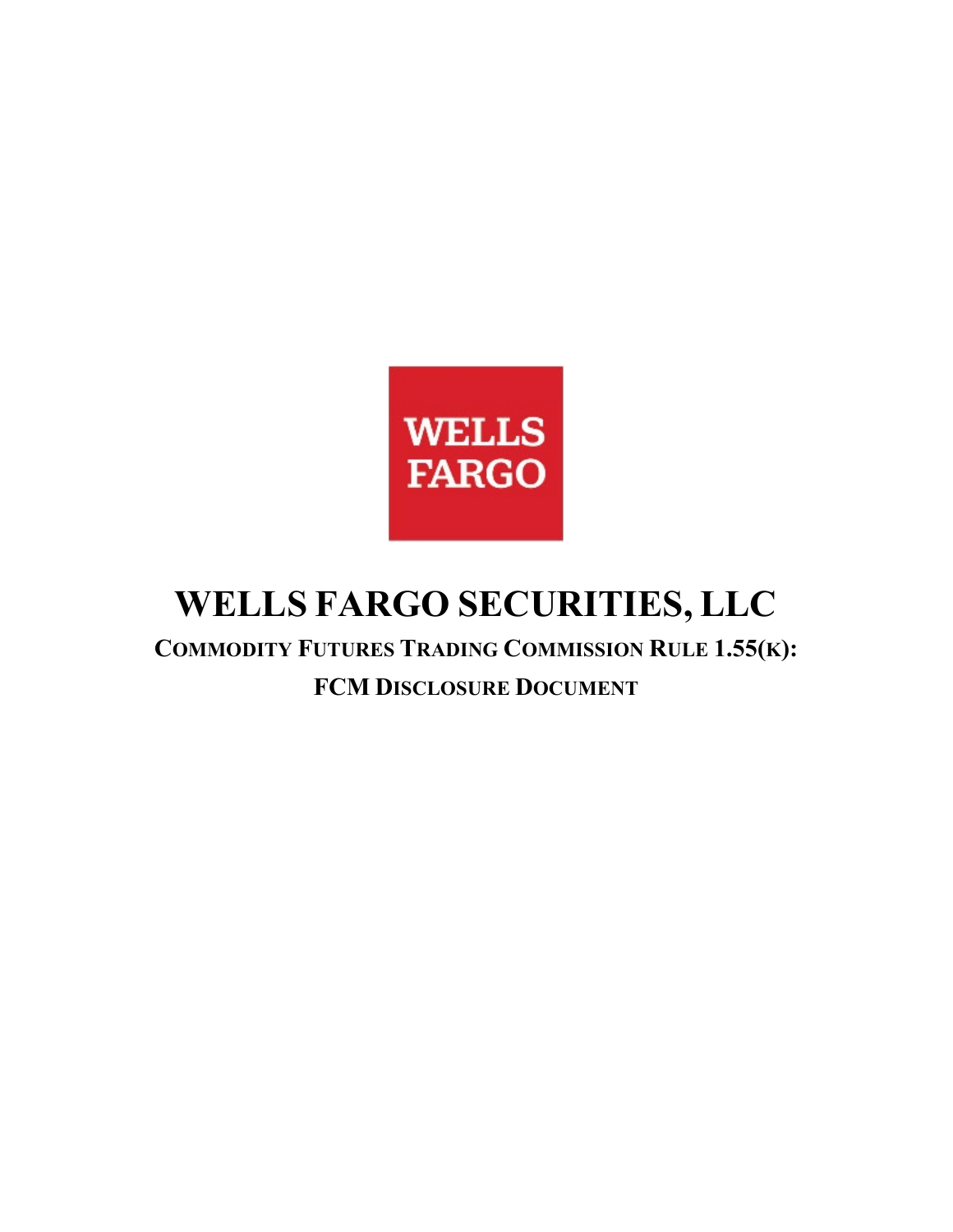#### **Table of Contents**

| $\mathbf{I}$ . |  |
|----------------|--|
| II.            |  |
| Ш.             |  |
| IV.            |  |
| V.             |  |
| VI.            |  |
| VII.           |  |
|                |  |
| IX.            |  |
| <b>X.</b>      |  |
|                |  |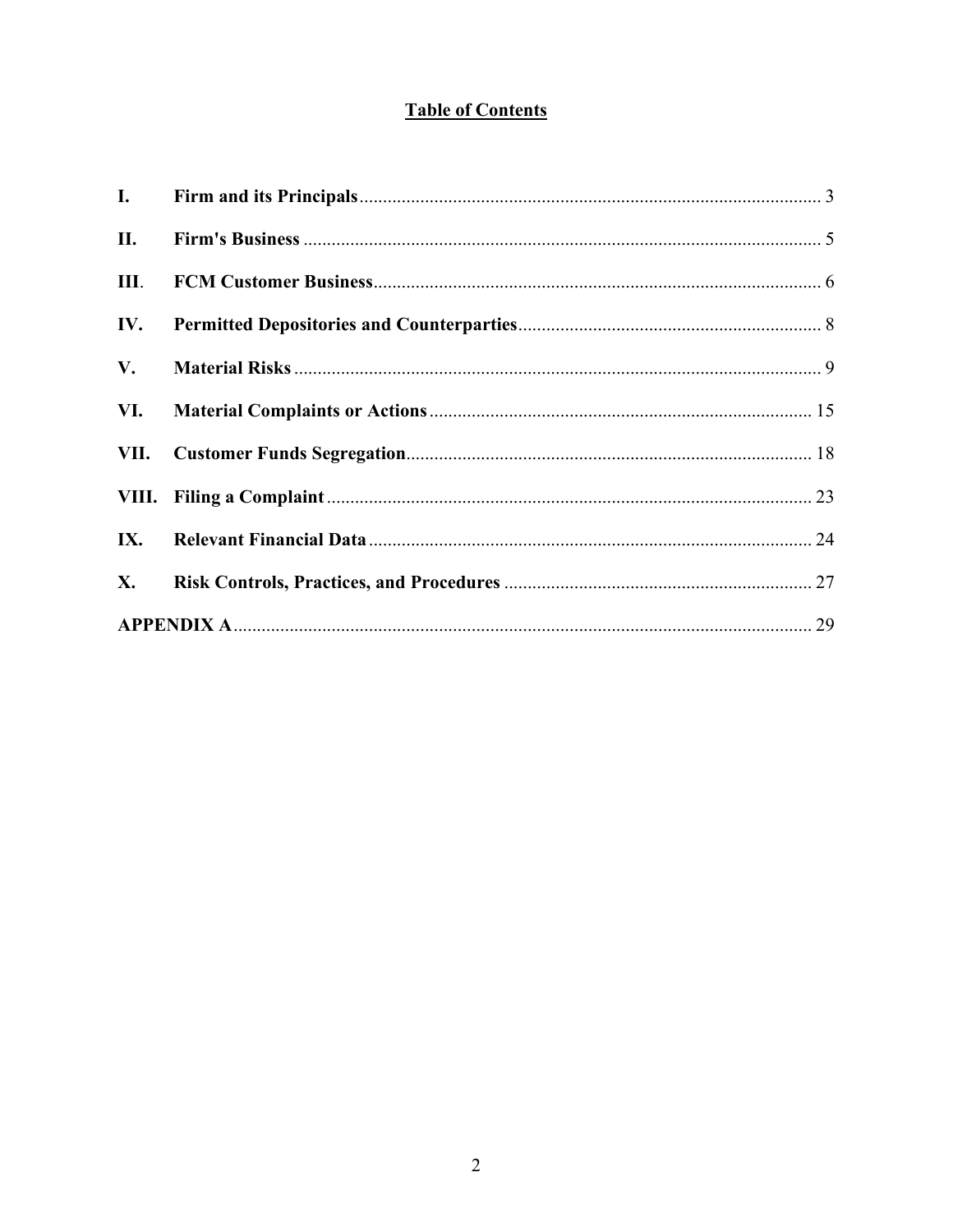**is as of February 28, 2022 (the "Month End Date"). WFS will update this information decision to do business with WFS. Nonetheless, WFS's business activities and financial**  month period. **Wells Fargo Securities, LLC ("WFS", the "Firm", or "Company") is a registered futures commission merchant ("FCM") with the Commodity Futures Trading Commission ("Commission" or "CFTC") and is a member of the National Futures Association. The Commission requires each FCM, including WFS, to provide the following information to a customer prior to the time the customer first enters into an account agreement with the FCM or deposits money or securities (funds) with the FCM (the "Disclosure Document"). Except as otherwise noted below, the information set out within the Disclosure Document annually and as necessary to take account of any material change to its business operations, financial condition, or other factors that WFS believes may be material to a customer's data are not static and will change in non-material ways frequently throughout any 12-**

month period.<br>NOTE: WFS is a subsidiary of Wells Fargo & Co. ("WFC"). Information that may be **material with respect to WFS for purposes of the Commission's disclosure requirements may not be material to WFC for purposes of applicable securities laws.** 

#### <span id="page-2-0"></span>**I. Firm and its Principals**

WFS's name, address of its principal place of business, phone number, fax number, and email address are as follows.

Wells Fargo Securities, LLC 550 South Tryon Street, 6<sup>th</sup> Floor Charlotte, NC 28202 United States Email: [fcmcompliancedept@wellsfargo.com](mailto:fcmcompliancedept@wellsfargo.com) Phone: 704-715-6133 Fax: 312-368-6480

 WFS's designated self-regulatory organization is the CME Group whose website address is: [http://www.cmegroup.com.](https://www.cmegroup.com/)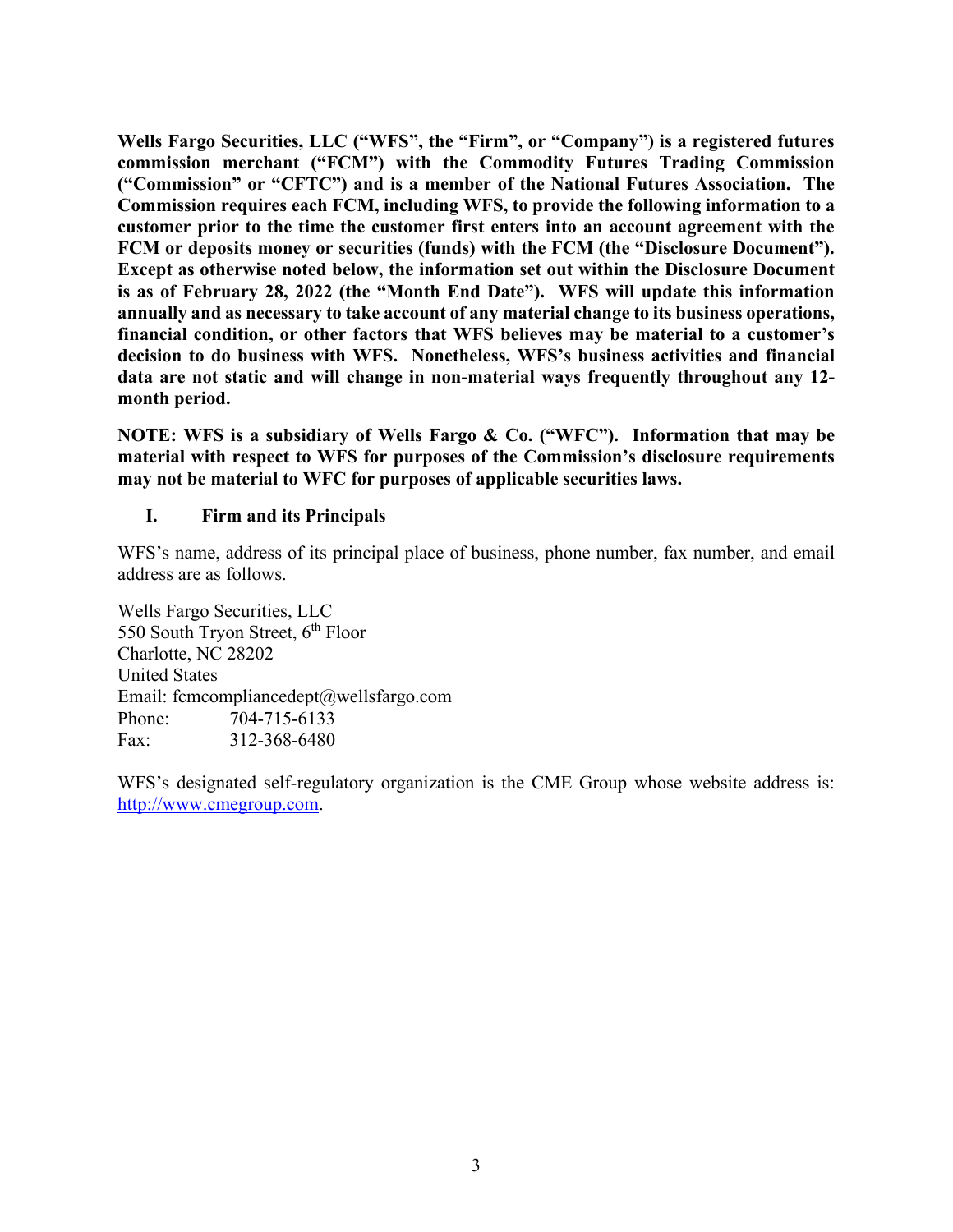Below are the names, titles, and business addresses of each of WFS's principals as defined in §3.1(a). Please refer to Appendix A for a biography of each principal that includes his or her business background, areas of responsibility, and the nature of duties.

| Name                    | <b>Title</b>                             | <b>Business Address</b> |  |  |
|-------------------------|------------------------------------------|-------------------------|--|--|
| Renee M. Allen          | Deputy Chief Compliance Officer          | 550 S. Tryon Street     |  |  |
|                         |                                          | Charlotte, NC 28202     |  |  |
| Robert Engel            | <b>Managing Director</b>                 | 550 S. Tryon Street     |  |  |
|                         |                                          | Charlotte, NC 28202     |  |  |
| Damian George           | <b>Senior Vice President</b>             | 30 Hudson Yards         |  |  |
|                         |                                          | New York, NY 10001      |  |  |
| James Gnall             | Chief Financial Officer                  | 30 Hudson Yards         |  |  |
|                         |                                          | New York, NY 10001      |  |  |
| Steven Kiker            | <b>Chief Operating Officer</b>           | 550 S. Tryon Street     |  |  |
|                         |                                          | Charlotte, NC 28202     |  |  |
| Kathleen LaCroix        | Director                                 | 550 S. Tryon Street     |  |  |
|                         |                                          | Charlotte, NC 28202     |  |  |
| Niall O'Brien           | <b>Managing Director</b>                 | 30 Hudson Yards         |  |  |
|                         |                                          | New York, NY 10001      |  |  |
| Eamon McCooey           | <b>Managing Director</b>                 | 30 Hudson Yards         |  |  |
|                         | Head of FCM                              | New York, NY 10001      |  |  |
| Robert J. Mulligan, Jr. | Chief Compliance Officer                 | 30 Hudson Yards         |  |  |
|                         |                                          | New York, NY 10001      |  |  |
| Mary Lou Peters         | <b>Executive Vice President, Control</b> | 30 Hudson Yards         |  |  |
|                         | Management Executive                     | New York, NY 10001      |  |  |
| Christopher Pink        | <b>Managing Director</b>                 | 30 Hudson Yards         |  |  |
|                         |                                          | New York, NY 10001      |  |  |
| Dan Thomas              | <b>Managing Director</b>                 | 550 S. Tryon Street     |  |  |
|                         |                                          | Charlotte, NC 28202     |  |  |
| Jonathan Weiss          | President,                               | 30 Hudson Yards         |  |  |
|                         | Wells Fargo Securities, LLC              | New York, NY 10001      |  |  |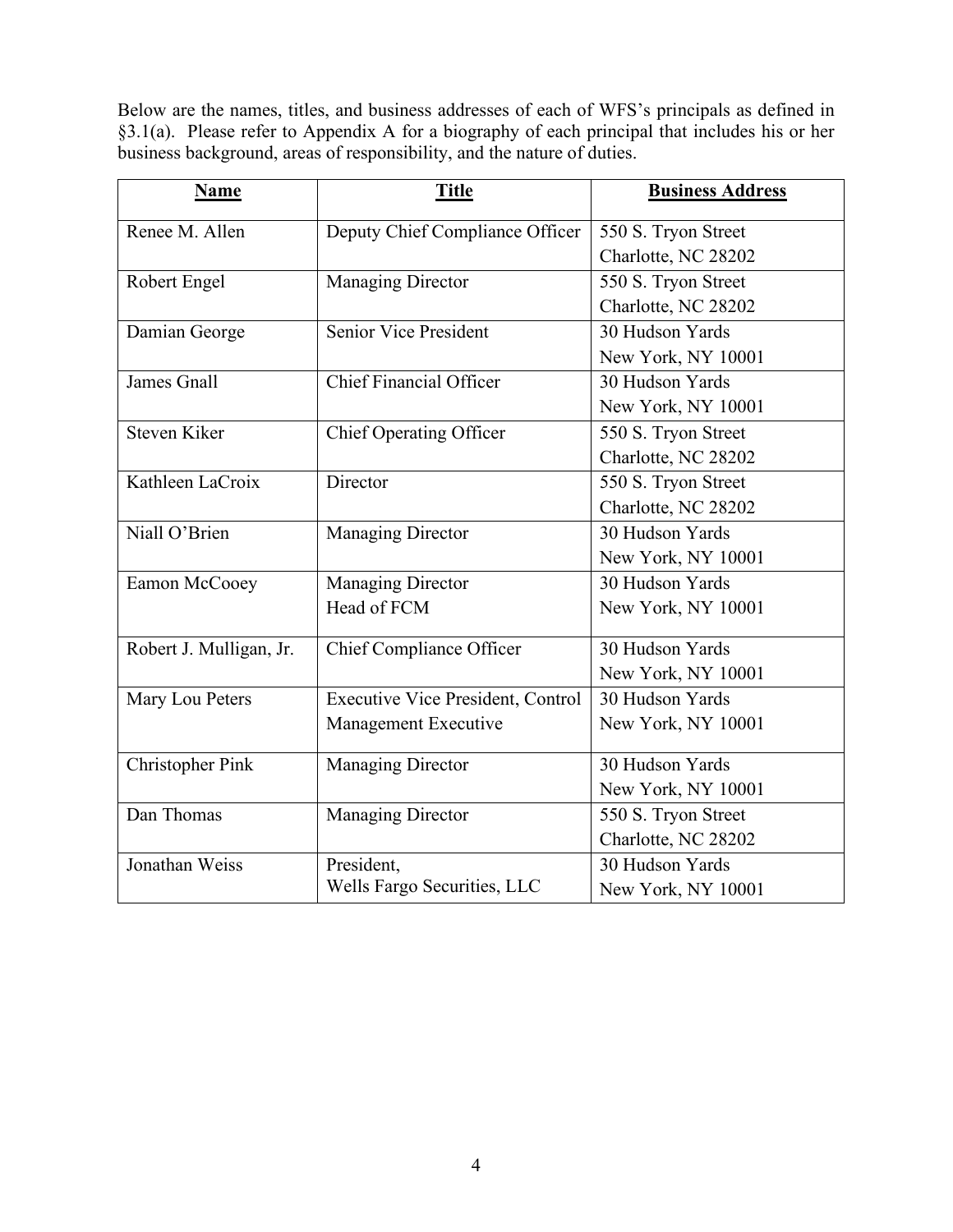#### <span id="page-4-1"></span>**II. Firm's Business**

 ("FINRA") and, in such capacity is a member of certain securities exchanges. WFS also engages includes the approximate percentage of WFS's assets and capital used in each type of activity. includes the approximate percentage of WFS's assets and capital used in each type of activity. All percentages are based on financial information as of the Month End Date, which was the most recent month-end when this Disclosure Document was prepared. Please also note, due to In addition to the FCM business, WFS is a registered broker-dealer with the Securities Exchange Commission (the "SEC") and a member of the Financial Industry Regulatory Authority in the following significant types of business activities and product lines. The chart below rounding, the aggregate sum of the Percentage of Assets and Percentage of Capital may not equal 100%.

<span id="page-4-0"></span>

| <b>Activity/Product Line</b>                                            | <b>Percentage of Assets</b> | <b>Percentage of Capital</b> |  |
|-------------------------------------------------------------------------|-----------------------------|------------------------------|--|
| Financing (Resales, Borrows)                                            | 30%                         | 13%                          |  |
| Inventory by Business Line                                              | 54%                         | 16%                          |  |
| Markets Division –<br>Credit/ABF Trading                                | 37%                         | 11%                          |  |
| Markets Division - Equities                                             | $4\%$                       | $1\%$                        |  |
| Markets Division - Rates                                                | 13%                         | $4\%$                        |  |
| Markets Division - Other                                                | $0\%$                       | $0\%$                        |  |
| Other                                                                   | $0\%$                       | $0\%$                        |  |
| Receivable from Broker-<br>Dealers and Customers                        | 15%                         | 15%                          |  |
| Investments in Subsidiaries<br>and Receivable from<br><b>Affiliates</b> | $0\%$                       | $0\%$                        |  |
| Fixed and All Other Assets                                              | $1\%$                       | $0\%$                        |  |
| <b>Excess Net Capital</b>                                               | n/a                         | 56%                          |  |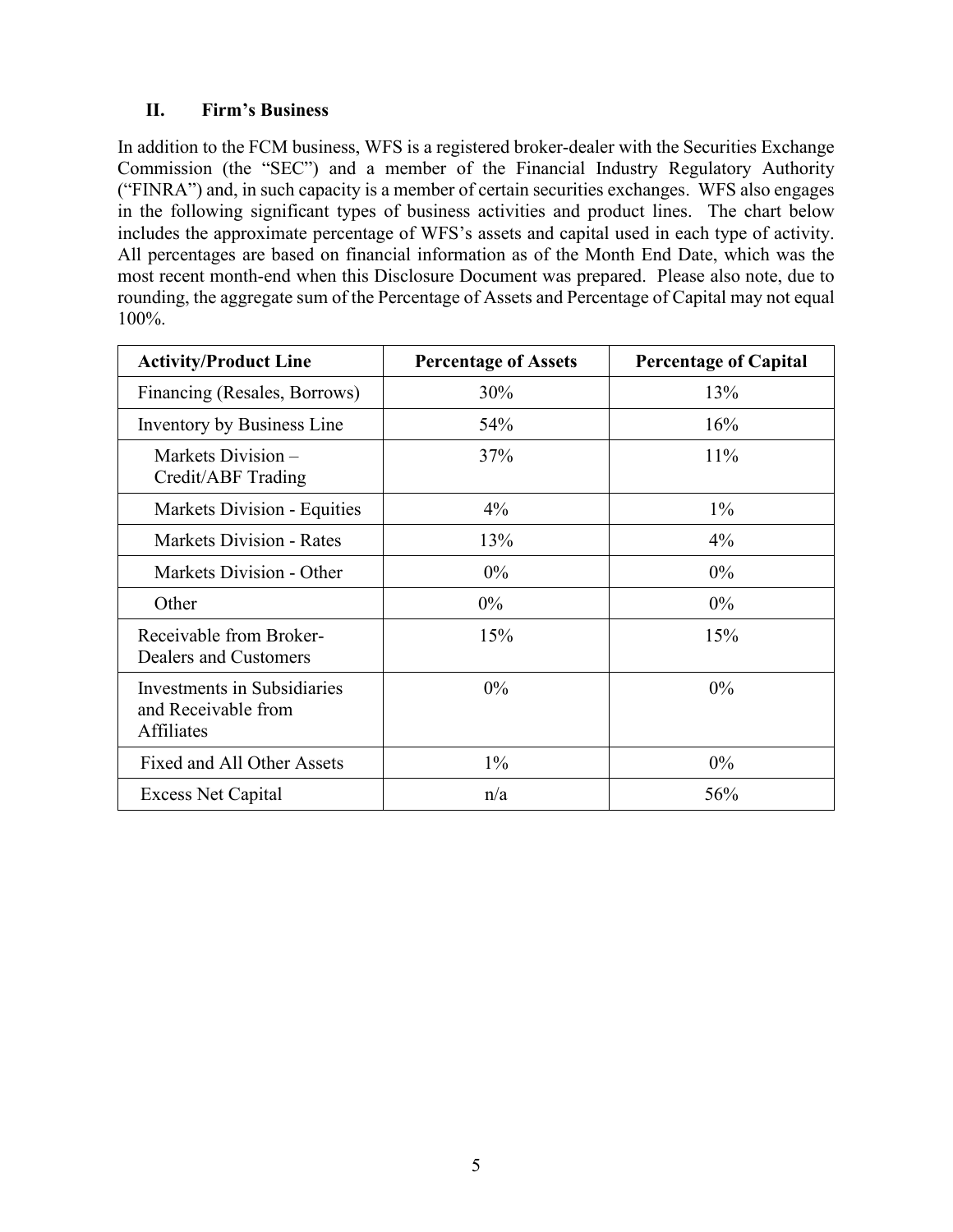#### **III. FCM Customer Business**

- WFS's FCM customer base includes asset managers, banks, broker-dealers, commodity trading advisors, energy producers, government sponsored entities, hedge funds, insurance companies, pension funds, real estate investment trusts, and other institutional customers.
- WFS's FCM customers transact a range of financial products, including interest rate swaps, credit default swaps, financial futures, and commodity futures.
- WFS's FCM business is based in the United States.
- Document, lists the derivatives exchanges where WFS is a member and the swap The chart below, which is accurate as of the first used date of the Disclosure execution facilities ("SEF") through which WFS's customers may effect transactions:

| <b>Derivatives Exchange</b><br><b>Memberships</b> | <b>SEF Access</b>                      |  |  |
|---------------------------------------------------|----------------------------------------|--|--|
| <b>CBOE Futures Exchange</b>                      | <b>BGC SEF</b>                         |  |  |
| Chicago Board of Trade                            | <b>Bloomberg SEF LLC</b>               |  |  |
| Chicago Mercantile Exchange, Inc.                 | <b>DW SEF LLC</b>                      |  |  |
| Commodity Exchange Inc.                           | <b>ICAP Global Derivatives Limited</b> |  |  |
| Eris Exchange LLC                                 | <b>ICAP SEF (US) LLC</b>               |  |  |
| Eurex Exchange                                    | Javelin SEF LLC                        |  |  |
| <b>ICE</b> Futures Europe                         | MarketAxess SEF Corporation            |  |  |
| ICE Futures US, Inc.                              | TeraExchange LLC                       |  |  |
| Minneapolis Grain Exchange                        | Tradition SEF Inc.                     |  |  |
| New York Mercantile Exchange,<br>Inc.             | <b>TW SEF LLC</b>                      |  |  |
| Nodal Exchange                                    |                                        |  |  |

- WFS is a member of the following clearing organizations: Chicago Mercantile Exchange, ICE Clear US Inc., ICE Clear Europe, ICE Clear Credit, LCH.Clearnet LLC, LCH.Clearnet Limited, Options Clearing Corporation, Nodal Clear, LLC, and the Minneapolis Grain Exchange.
- Generale International Limited as carrying brokers to provide access to derivatives exchanges and clearing organizations of which WFS is not a direct member. SG International Limited are not affiliates of WFS. • WFS uses SG Americas Securities, LLC, ADM Investor Services, Inc., and Societe Americas Securities, LLC, ADM Investor Services, Inc., and Societe Generale
- WFS permits certain customers to establish and maintain separate accounts with the Firm. Such separate accounts may be: (i) managed by different asset management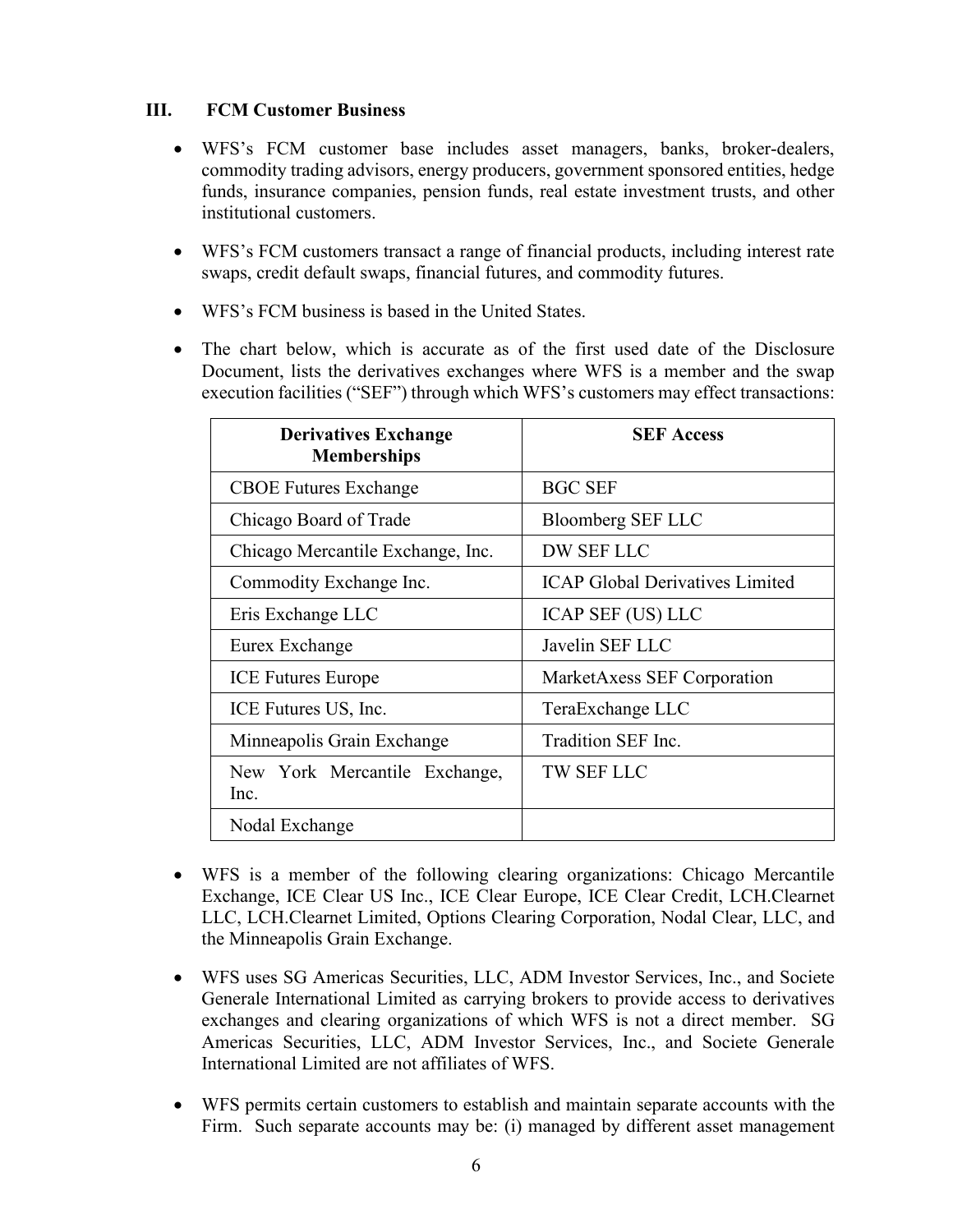separate accounts as accounts of separate entities. Among other things, WFS may firms; (ii) managed as separate investment portfolios by the same asset management firm; (iii) subject to liens in connection with operating loans that contractually obligate an FCM to treat the accounts separately; or (iv) otherwise required for regulatory or appropriate business purposes. Subject to the terms and conditions of CFTC Letter No. 19-17 [\(https://www.cftc.gov/csl/19-17/download\)](https://www.cftc.gov/csl/19-17/download), WFS treats such calculate the margin requirements for each separate account independently from all other separate accounts of the same customer and may disburse excess funds from one separate account notwithstanding that another separate account is undermargined.

 Among other terms and conditions set out in CFTC Letter No. 19-17, WFS is required other customers, as a result of having maintained separate accounts with WFS. In particular, all separate accounts maintained for or on behalf of any such customer will to advise its customers that are permitted to maintain separate accounts that, in the unlikely event of WFS's bankruptcy, the customer will be treated no differently from be combined in determining such customer's rights and obligations under the applicable provisions of the U.S. Bankruptcy Code and Part 190 of the Commission's Regulations.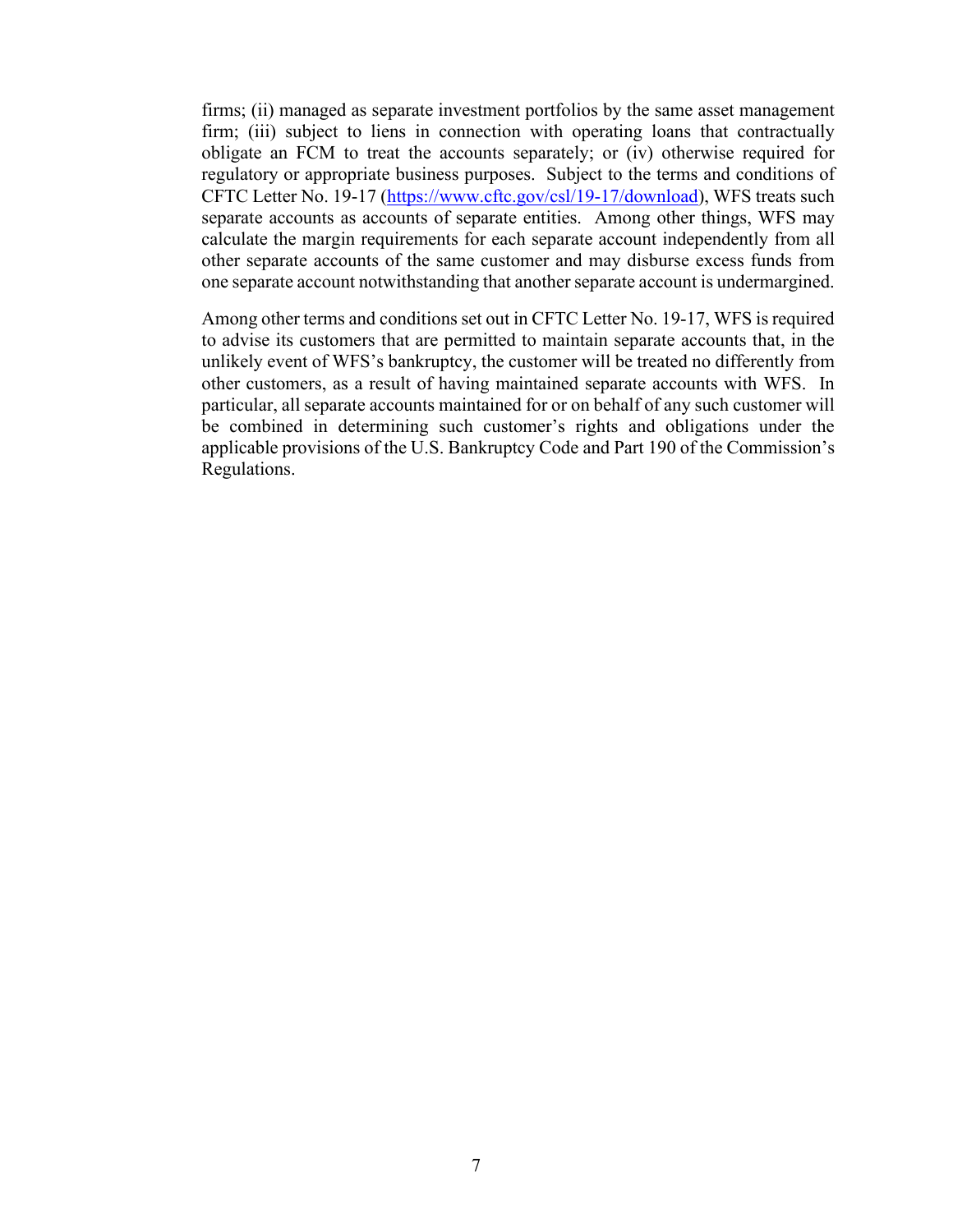#### <span id="page-7-0"></span>**IV. Permitted Depositories and Counterparties**

Please find below a description of WFS's policies and procedures concerning the choice of bank depositories, custodians, and counterparties to permitted transactions under §1.25.

 institution relationship contact. A due diligence form/questionnaire will also be completed by When considering a new depository institution relationship, WFS conducts a due diligence meeting among the FCM Funding & Liquidity Group, FCM Operations, and the depository the depository institution.

WFS's FCM utilizes a number of third-party banks to support its business. Selection factors include, but are not limited to, experience with servicing FCMs, capitalization, acceptability to clearinghouse, creditworthiness, reliability and reach, and access to liquidity.

 depository's ratings are performed quarterly. Ongoing risk assessment and monitoring of limits and open exposures are monitored daily through Wells Fargo's risk management system. limits and open exposures are monitored daily through Wells Fargo's risk management system. Moreover, concentrations to any single depository or group of depositories are assessed. Each depository institution employed by WFS is highly rated and has been approved within WFC's credit and risk guidelines. The FCM Funding and Liquidity Group initiates requests for a relationship with new depositories to be established. As part of the approval process, the WFC relationship manager and credit officer for the relevant depository jointly review and approve all requests to open a new depository relationship. Once a new request has been approved, the credit officer separately develops and establishes risk exposure limits. Formal assessments of the financial institutions includes legal, reputational, geo-political, and regulatory changes. Risk

Should there be a material change in any of the factors listed, and the depository be deemed no longer suitable, WFS will seek an alternative service provider and exit the relationship.

Although the customer balances maintained at WFS's depository institutions tend to be beyond the coverage afforded by the Federal Deposit Insurance Corporation's ("FDIC") protections, there may be insurance provided by a depository institution of up to \$250,000. Please note that certain depository institutions do not offer insurance on WFS accounts.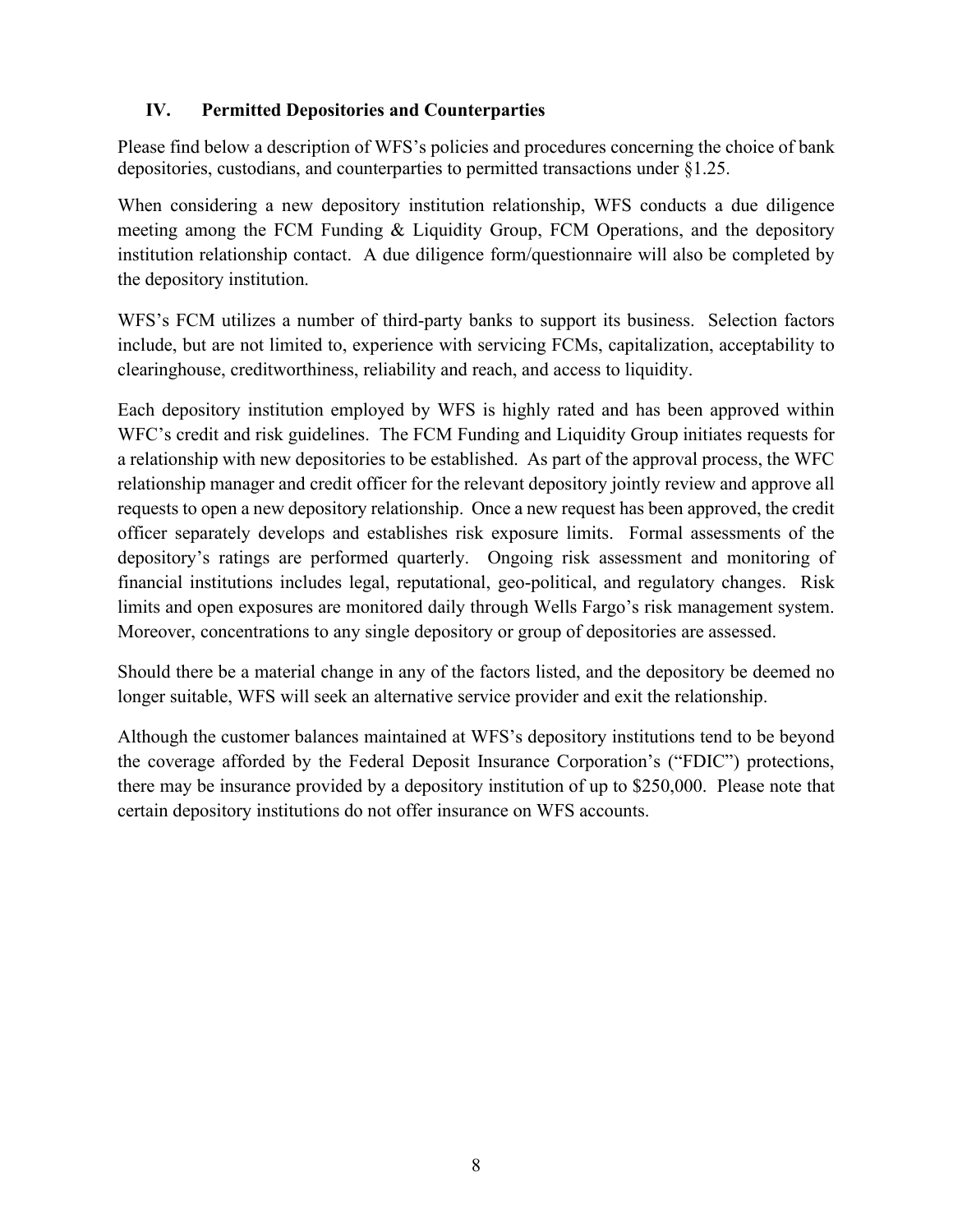#### <span id="page-8-0"></span> **V. Material Risks**

 customers, of entrusting funds to FCM, include, without limitation: The material risks, accompanied by an explanation of how such risks may be material to its

 **money market instruments. Overview: In order to assure that it is in compliance with its regulatory capital requirements and that it has sufficient liquidity to meet its ongoing business obligations, WFS holds a significant portion of its assets in cash, U.S. Treasury Securities, U.S. Federal Agency Securities, Asset-Backed Securities, and Corporate Bonds. WFS also invests in other short-term, highly liquid instruments, such as** 

 Regulation §1.25 (investment of customer funds). The associated investment risks are issuer credit risk, interest rate risk, and markets liquidity risk. The dollar-weighted average maturity WFS's FCM invests customer funds in permissible instruments in accordance with CFTC for investment in the sequestered origin is 93 days, for investments in the segregated origin is 178 days, and for investments in the secured origin is 25 days. The dollar-weighted average coupon for all investments across all asset classes is 0.07%.

Permitted investments include:

- (i) Obligations of the United States and obligations fully guaranteed as to principal and interest by the United States (U.S. government securities);
- (ii) General obligations of any state or of any political subdivision thereof (municipal securities);
- the United States government (U.S. agency obligations); (iii) Obligations of any United States government corporation or enterprise sponsored by
- bank that carries deposits insured by the FDIC;  $(iv)$  Certificates of deposit issued by a bank (certificates of deposit) as defined in section 3(a)(6) of the Securities Exchange Act of 1934, or a domestic branch of a foreign
- (v) Commercial paper fully guaranteed as to principal and interest by the United States under the Temporary Liquidity Guarantee Program as administered by the FDIC (commercial paper);
- (vi) Corporate notes or bonds fully guaranteed as to principal and interest by the United States under the Temporary Liquidity Guarantee Program as administered by the FDIC (corporate notes or bonds); and
- (vii) Interests in money market mutual funds.

 the homepage, use the 'Firm' search and enter 'Wells Fargo Securities, LLC'. In addition to Reporting information for WFS which you can see in dropdown menu of this section. This Certain WFS FCM financial information is publically available on the National Futures Association ("NFA") website, [www.nfa.futures.org.](http://www.nfa.futures.org/) Using the 'BASIC' search tool available on other background information of WFS, the results will also include FCM Financial Data includes the FCM Capital Data Report, FCM Customer Segregated Funds Report, FCM Customer Secured Amount Funds Report, and the FCM Cleared Swaps Customer Collateral Report.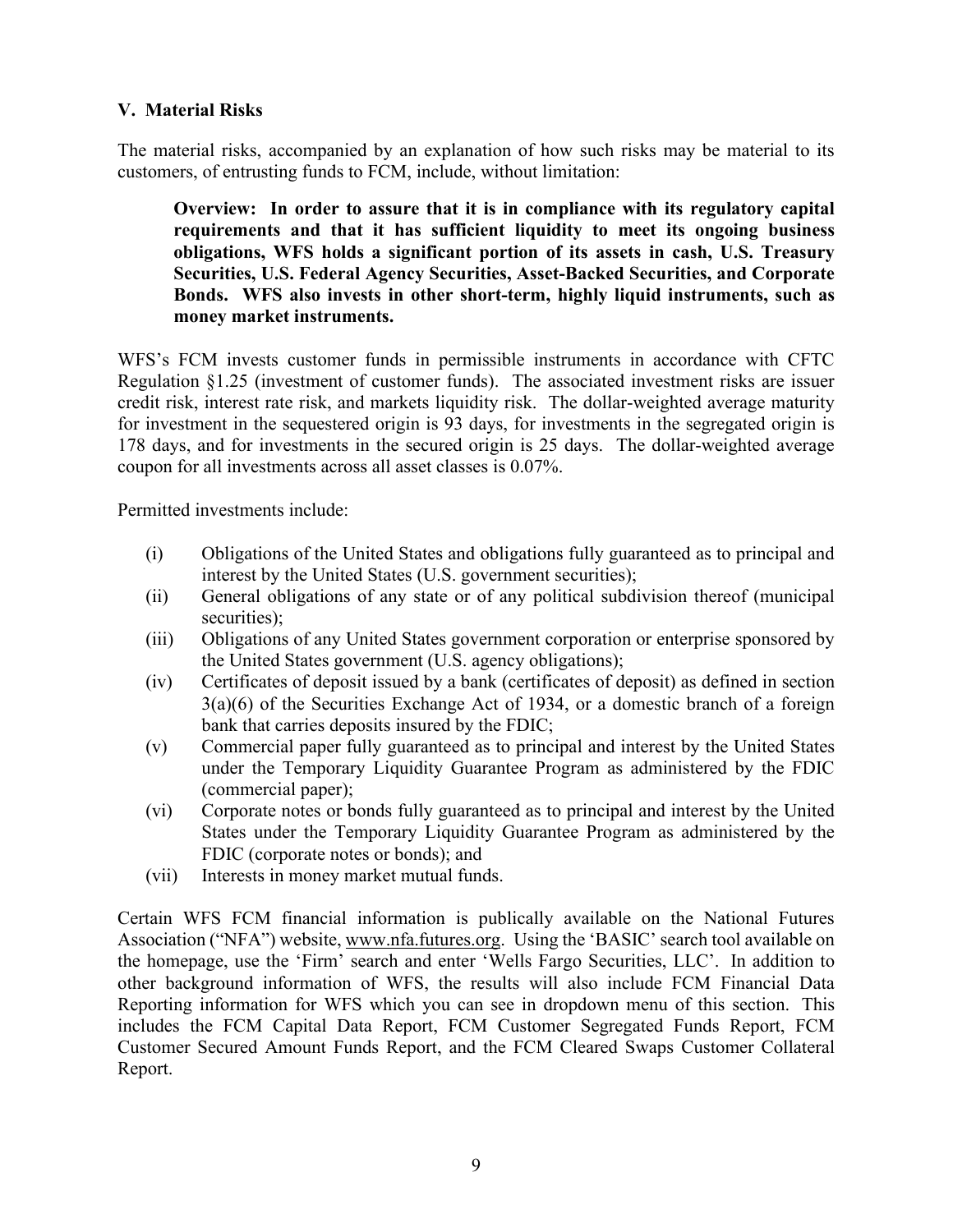#### **Creditworthiness**:

Creditworthiness takes into account many factors, one of which, may be a rating from a nationally recognized ratings organization. WFS is rated A+ for Long Term and A-1 for Short Term by S&P Global (affirmed on July 22, 2020).

#### **Leverage and Balance Sheet Leverage**:

 As of the Month End Date, WFS has a leverage ratio and a balance sheet leverage ratio of 3.81. WFS defines its leverage ratio in accordance with NFA Notice to Members I-12-14 and NFA Notice to Members I-12-29.

Please find the Firm's most recent leverage ratio and balance sheet leverage ratio [here.](https://www08.wellsfargomedia.com/assets/pdf/commercial/securities/fcm-disclosures/monthly-supplemental-info.pdf)

#### **Capital**:

| Capital (as of the Month End Date) |                  |  |  |
|------------------------------------|------------------|--|--|
| <b>Total Stockholder's Equity</b>  | \$10,028,039,194 |  |  |
| Subordinated Loans                 | \$4,650,000,000  |  |  |
| Capital                            | \$14,678,039,194 |  |  |

For more updated information, please see the Firm's most recent [Financial Summary](https://www.wellsfargo.com/com/securities/markets/clearing-services/fcm-disclosures)  [Information.](https://www.wellsfargo.com/com/securities/markets/clearing-services/fcm-disclosures)

#### Liquidity:

WFS's Tentative Net Capital as of the Month End Date was \$ 12,097,468,520.

For more updated information, please see the Firm's most recent [Financial Summary](https://www.wellsfargo.com/com/securities/markets/clearing-services/fcm-disclosures)  [Information.](https://www.wellsfargo.com/com/securities/markets/clearing-services/fcm-disclosures)

#### **Principal Liabilities**:

| <b>Principal Liabilities</b> |                  |  |  |
|------------------------------|------------------|--|--|
| Securities sold under        |                  |  |  |
| repurchase agreements        | \$51,780,760,385 |  |  |
| Securities Sold not yet      |                  |  |  |
| <b>Purchased at Market</b>   | \$19,223,025,015 |  |  |
| Payable to FCM Customers     | \$7,557,065,395  |  |  |

For more updated information, please see the Firm's most recent [Financial Summary](https://www.wellsfargo.com/com/securities/markets/clearing-services/fcm-disclosures)  [Information.](https://www.wellsfargo.com/com/securities/markets/clearing-services/fcm-disclosures)

As referenced above, in addition to being a registered FCM, WFS is registered as a broker-dealer with the SEC and is a member of FINRA. The Company engages in a wide variety of securities activities in accordance with its status as an affiliate of a financial holding company under the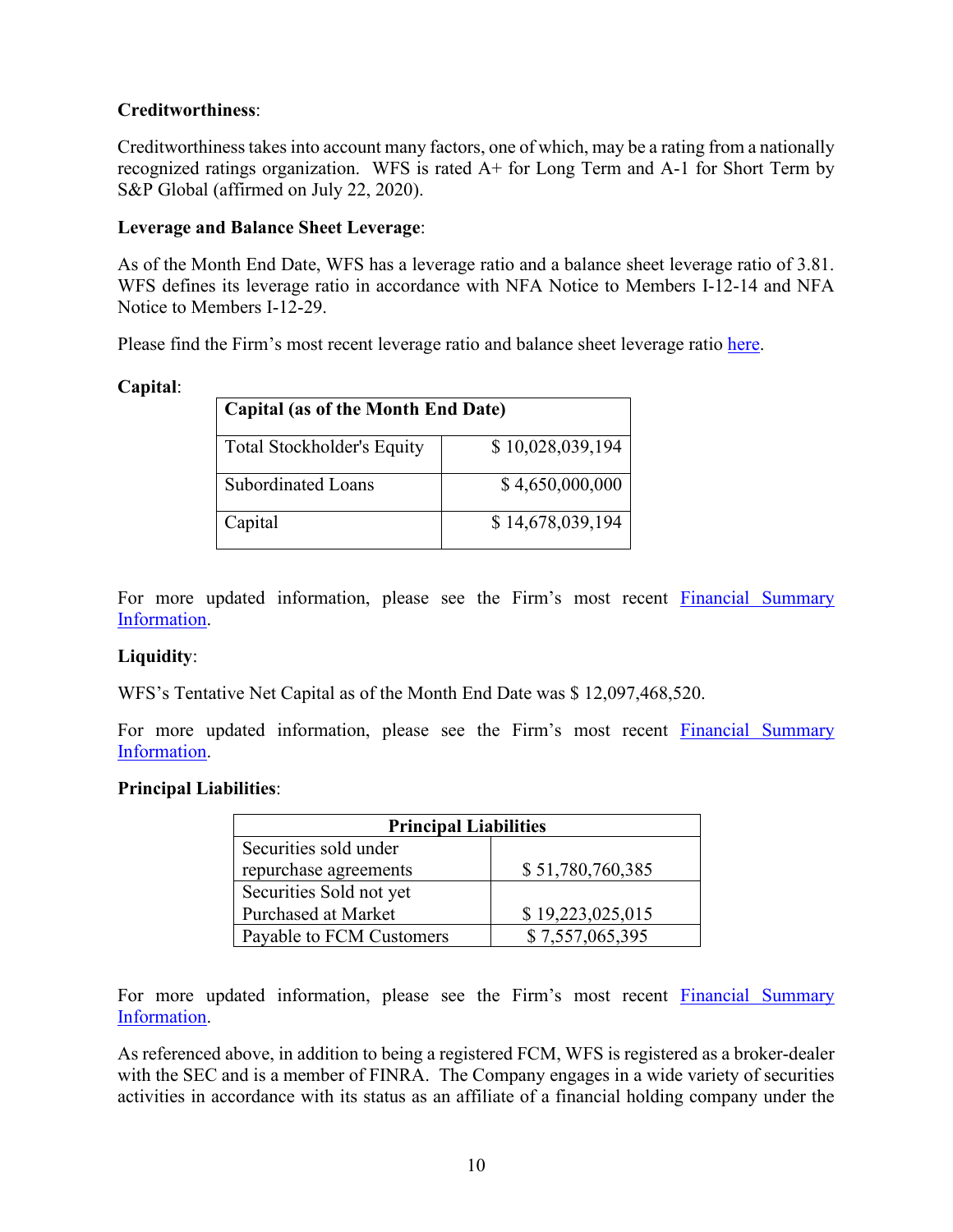provisions of the Gramm-Leach-Bliley Act of 1999. In general, securities sold by the Company are not bank deposits and are not insured by the FDIC.

The Company clears some of its securities customers' transactions through Wells Fargo Clearing Services, LLC ("WFCS"), an affiliated clearing broker-dealer, on a fully disclosed basis.

The Company self clears the majority of its institutional customer accommodation and marketmaking transactions. Some futures are carried and cleared by an unaffiliated broker-dealer.

a Primary Dealer in U.S. government securities by the Federal Reserve Bank. The Company is approved to act as a clearing prime broker. The Company is also designated as

The Company is a member of various exchanges where it is approved to trade, execute and clear interest rate swaps, futures, and options.

 commitments of WFS includes certain information from WFS's Statement of Financial The following discussion of significant liabilities, contingent or otherwise, and material Condition as of December 31, 2021.

 swaptions, forward commitments to purchase and sell securities, securities purchased and sold control limits and monitoring procedures. It evaluates each customer's or other broker-dealer's The Company is a party to derivative financial instruments and commitments in the normal course of business to meet the financing needs of customers, conduct trading activities, and manage market risks. These derivative financial instruments include futures, options, swaps, on a when-issued basis (when-issued securities), and firm underwriting commitments. These instruments and commitments involve, to varying degrees, elements of credit and market risk. Credit risk is the possibility that a loss may occur because a party to a transaction fails to perform according to the terms of the contract. Market risk is the possibility that a change in interest rates, the underlying assets, indices or a combination of these factors will cause an unfavorable change in the value of a financial instrument. The Company controls the credit risk arising from these instruments and commitments through its credit approval process and through the use of risk creditworthiness on a case-by-case basis. If collateral is deemed necessary to reduce credit risk, the amount and nature of the collateral obtained is based on management's credit evaluation of the other party. Based on the Company's assessment of each of its counterparties, additional collateral was not required by the Company at December 31, 2021.

 associated with trading financial instruments, including derivatives, the prices of which are positions of traders, are reviewed on a daily basis to monitor compliance with the limits. The notional principal or contractual amounts of derivative financial instruments exceed the probable loss that could arise from counterparty default or market-related risks. The fair value of derivative financial instruments represents principally the estimated unrealized gain (asset) or loss (liability) and is recorded in financial instruments owned, at fair value, or financial instruments sold, not yet purchased in the Statement of Financial Condition. The market risk constantly fluctuating, is managed by imposing limits as to the type, amounts, and degree of risk that traders may undertake. These limits are approved by senior management, and the risk

For a listing of the notional or contractual amounts of derivative financial instruments and their related fair values as of December 31, 2021, as well as net trading gains or losses on interest rate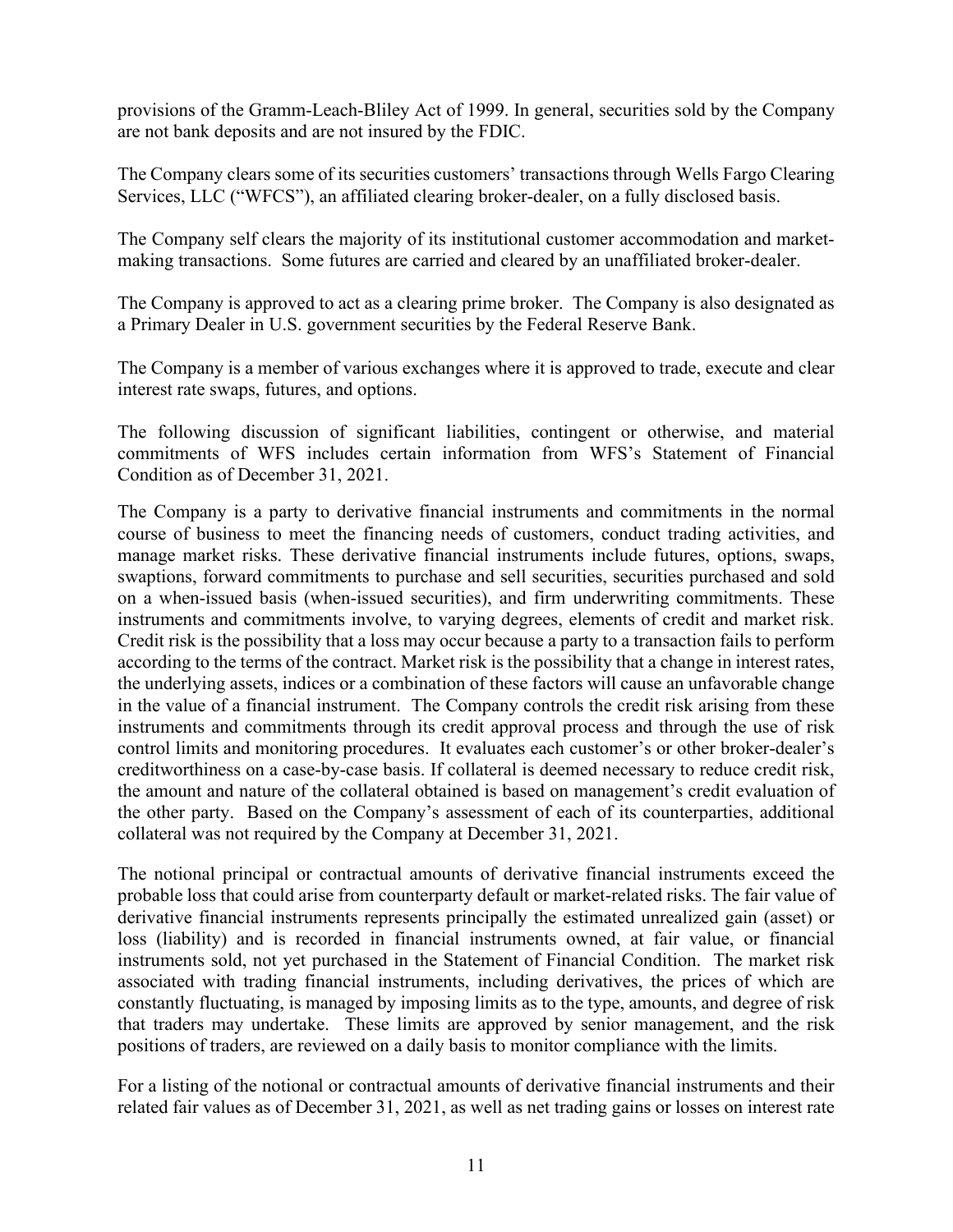most recent Audited Annual Notes to Statement of Financial Condition [here.](https://www.wellsfargo.com/com/securities/markets/clearing-services/fcm-disclosures) contracts, equity contracts, foreign exchange contracts, and credit contracts, please see the Firm's

 Forward and commodity contracts are contracts for delayed delivery of securities or money market instruments in which the seller agrees to make delivery at a specified future date of a specified instrument, at a specified price or yield. Equity contracts are contracts that allow the holder of the option to purchase or sell a financial instrument at a specified price and within a specified period of time from the seller or writer of the option. As a writer of options, the Company receives a premium at the outset and then bears the risk of an unfavorable change in the price of the financial instrument underlying the option and other market risk factors that may impact the fair value of the option.

For a table on the gross fair values of assets and liabilities, the balance sheet netting adjustments and the resulting net fair value amount recorded on the Statement of Financial Condition, as well as the non-cash collateral associated with such arrangements, please see the Firm's most recent Audited Annual Notes to Statement of Financial Condition [here.](https://www.wellsfargo.com/com/securities/markets/clearing-services/fcm-disclosures)

The Company has no derivatives that contain features that are contingent upon the credit ratings of the Company or its affiliates.

 the Company would be required to perform under the noted credit derivatives in the event of a default by the referenced obligors. Excluded from maximum exposure are written credit bankruptcy, capital restructuring or lack principal and/or interest payment. In certain cases, other The Company uses credit derivatives to manage exposure to credit risk related to its customer accommodation and market-making activity. This may include protection purchased to offset securities owned or sold protection. This credit risk management provides an ability to recover a significant portion of any amounts that would be paid under the credit derivatives written by the Company. The majority of the credit contracts are executed with an affiliate, WFBNA, and protection contracts with a notional amount of \$1,872,952,000 where the Company has also purchased offsetting credit protection with the same counterparty, WFBNA, on the same referenced obligation and where the term and amount of the purchased protection equals or exceeds the term of the written credit protection. Events of default include events such as triggers may exist, such as the credit downgrade of the referenced obligors.

For a listing of sold and purchased credit derivatives as of December 31, 2021, please see the Firm's most recent Audited Annual Notes to Statement of Financial Condition [here.](https://www.wellsfargo.com/com/securities/markets/clearing-services/fcm-disclosures)

 under the credit derivative. The current status of the risk of payment or performance being required is considered high if the underlying assets under the credit derivative have an external rating that is below investment grade or an internal credit default grade that would be equivalent The Protection sold – non-investment grade category is based on the maximum loss exposure for which there is a greater risk that the Company will be required to make a payment or perform to below investment grade external rating. It is important to note that the Protection sold – noninvestment grade represents the amount of exposure which would be incurred under an assumed hypothetical circumstance and, accordingly, this disclosure is not an indication of expected loss for which payment is of a high likelihood. Such payment may not result in a loss. As such, the Protection sold – non-investment grade column is not an indication of loss probability.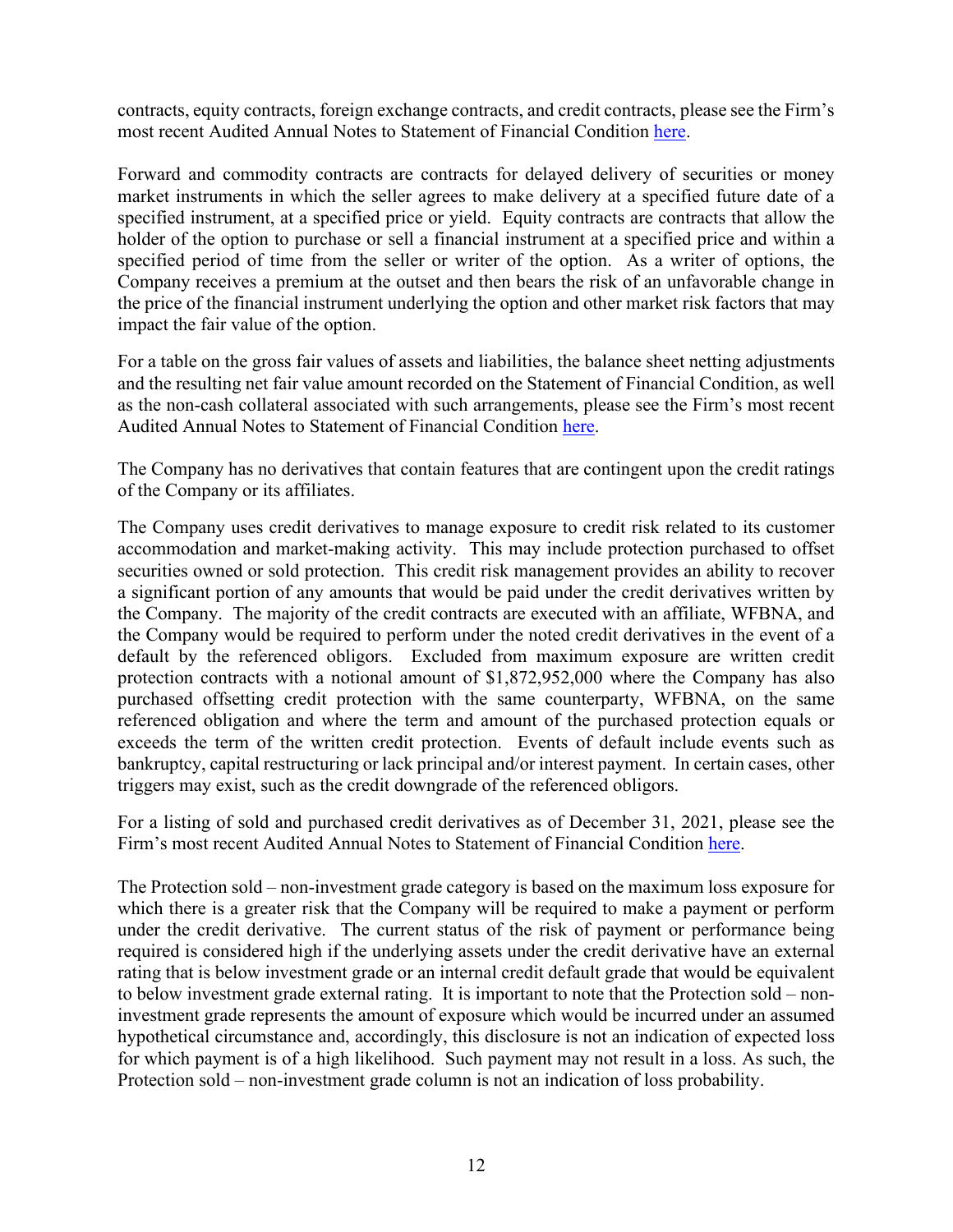commitments. There were no transactions relating to such underwriting commitments open at In the normal course of business, the Company enters into debt and equity underwriting December 31, 2021.

 range of those potential losses is recorded. The actual costs of resolving legal actions may be the aggregate, have a material adverse effect on the Company's financial position. However, it is possible that the ultimate resolution of a matter may be material to the Company's Statement The Company has been named as a defendant in various legal actions arising from its normal business activities, and many of those proceedings expose the Company to potential financial loss. Accruals are established for legal actions when potential losses associated with the actions become probable and the costs can be reasonably estimated. For such accruals, the amount recorded is considered to be the best estimate within a range of potential losses that are both probable and estimable; however if a best estimate cannot be determined, then the low end of the substantially higher or lower than the amounts accrued for those actions. Based on information currently available, advice of counsel, available insurance coverage and established reserves, the Company believes that the eventual outcome of the actions against it will not, individually or in of Financial Condition for any particular period.

 trades and those of the Company's customers. It is common that all members in these value of our interests and any associated collateral declines to zero. The maximum exposure to The Company is a member of exchanges and clearing houses that the Company uses to clear its organizations are required to collectively guarantee the performance of other members. Our obligations under the guarantees are based on a fixed amount or a multiple of the collateral we are required to maintain with these organizations. The Company has not recorded a liability for these arrangements because it is believed the likelihood of loss is remote. The maximum exposure to loss represents the estimated loss that would be incurred under an assumed hypothetical circumstance, despite what it believes is an extremely remote possibility, where the loss related to our clearing house arrangements at December 31, 2021 is \$6,807,288,000. The Company has made deposits with clearing organization in the form of cash of \$984,513,000. The Company has also made deposits with clearing organizations with pledged collateral of \$1,700,146,000.

 Company stands behind the performance of its clients on such trades. The Company mitigates clearing agreement. It is difficult to estimate the Company's maximum exposure under such The Company clears transactions on behalf of its clients through various clearing houses, and the its exposure to loss in the event of a client default by requiring that clients provide appropriate amounts of margin at the inception and throughout the life of the transaction. The Company may cease providing clearing services to clients if they do not adhere to their obligations under the transactions, as this would require an assessment of transactions that clients may execute in the future. The Company manages the exposure through setting credit limits for clients and maintaining termination right over clearing contracts. However, based upon historical experience, the Company believes it is unlikely that it will have to make any material payments under these arrangements and the risk of loss is expected to be remote.

The Company introduces certain of its customer transactions to an affiliated clearing broker, WFCS, with whom it has a correspondent relationship for clearance and depository services in accordance with the terms of the clearance agreement. In connection therewith, the Company has agreed to indemnify WFCS for credit losses that WFCS may sustain as a result of the failure of the Company's customers to satisfy their obligations in connection with their securities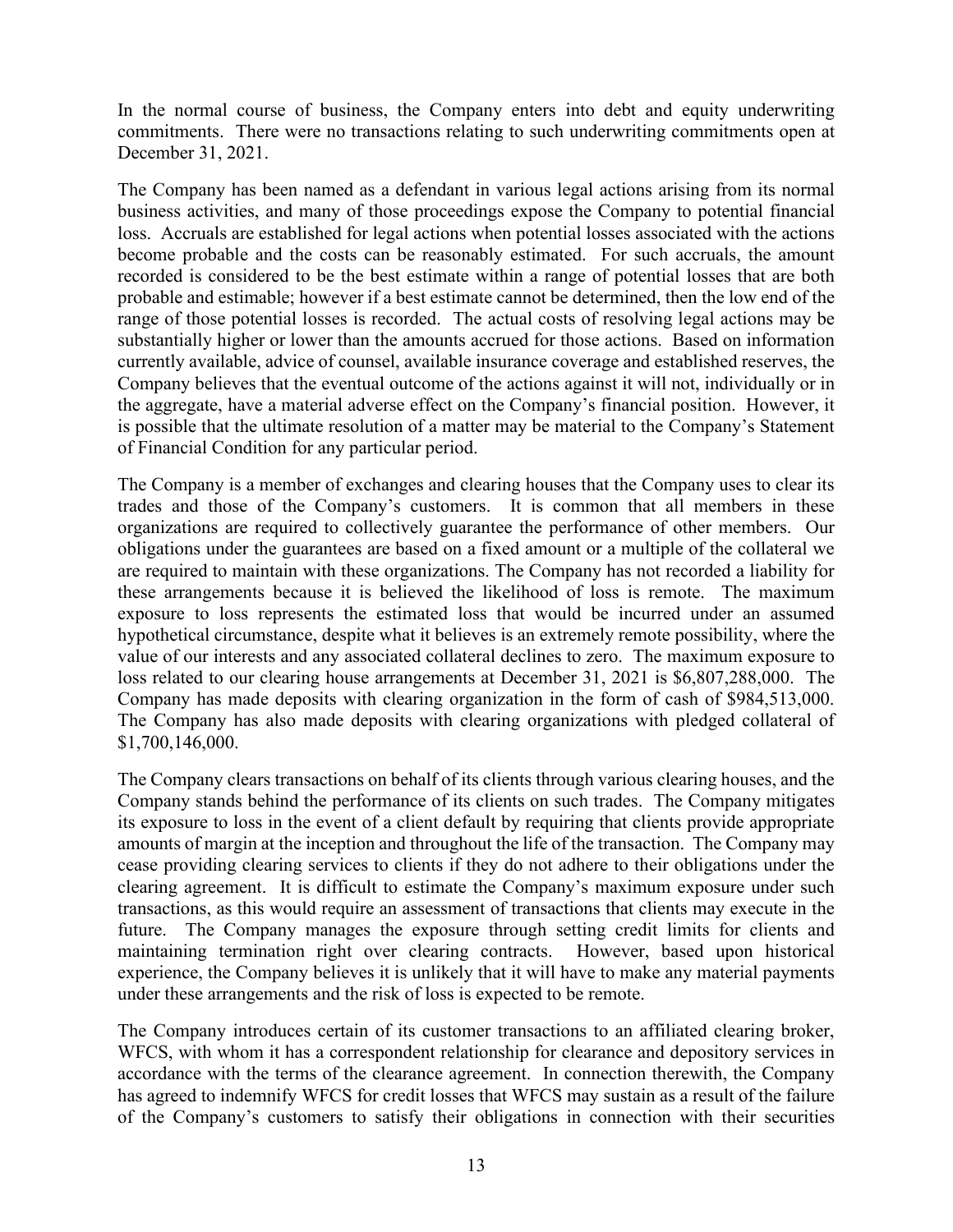by securities with a market value in excess of the obligations. transactions. As of December 31, 2021, substantially all customer obligations were collateralized

 value of underlying assets, liabilities, or equity securities or upon the occurrence of events, such as an adverse litigation judgment or an adverse interpretation of the tax law. The indemnification or notional amounts included in the indemnification clauses and the contingencies triggering the Some contracts that the Company enters into in the normal course of business include indemnification provisions that obligate the Company to make payments to the counterparty or others in the event certain events occur. The contingencies generally relate to the changes in the clauses are often standard contractual terms and were entered into in the normal course of business based on an assessment that the risk of loss would be remote. Since there are no stated obligation to indemnify have not occurred and are not expected to occur, the Company is not able to estimate the maximum potential amount of future payments under these indemnification clauses. There are no amounts reflected in the Statement of Financial Condition as of December 31, 2021, related to these indemnifications.

 submitted to the FRB a plan to further enhance its governance and oversight of WFC, and WFC review of the enhancements and improvements provided for in the plans. Until this third-party WFC's total consolidated assets will be limited to the level as of December 31, 2017. of total assets as of December 31, 2017. Additionally, after removal of the asset cap, a second On February 2, 2018, WFC entered into a consent order with the Board of Governors of the Federal Reserve System ("FRB"). As required by the consent order, the WFC Board of Directors submitted to the FRB a plan to further improve its compliance and operational risk management program. The consent order requires WFC, following the FRB's acceptance and approval of the plans and WFC's adoption and implementation of the plans, to complete an initial third-party review is complete, and the plans are approved and implemented to the satisfaction of the FRB, Compliance with this asset cap will be measured on a two-quarter daily average basis to allow for management of temporary fluctuations. As of the end of 2020, WFC's total consolidated assets, as calculated pursuant to the requirements of the consent order, were below WFC's level third-party review must also be conducted to assess the efficacy and sustainability of the enhancements and improvements.

The COVID-19 pandemic has impacted the Company's business operations, and the ultimate impact will depend on future developments, which are highly uncertain and cannot be predicted, including the scope and duration of the pandemic and actions taken by governmental authorities in response to the pandemic. Although certain economic conditions show signs of improvement in 2021, impacts of the COVID-19 pandemic may continue to affect our results in the future.

For additional discussion of the Firm's significant liabilities, please see the Firm's most recent Audited Annual Notes to Statement of Financial Condition [here.](https://www.wellsfargo.com/com/securities/markets/clearing-services/fcm-disclosures)

These discussions can be found in footnote 13 entitled "Derivatives" and footnote 14 entitled "Guarantees, Commitments, and Contingent Liabilities".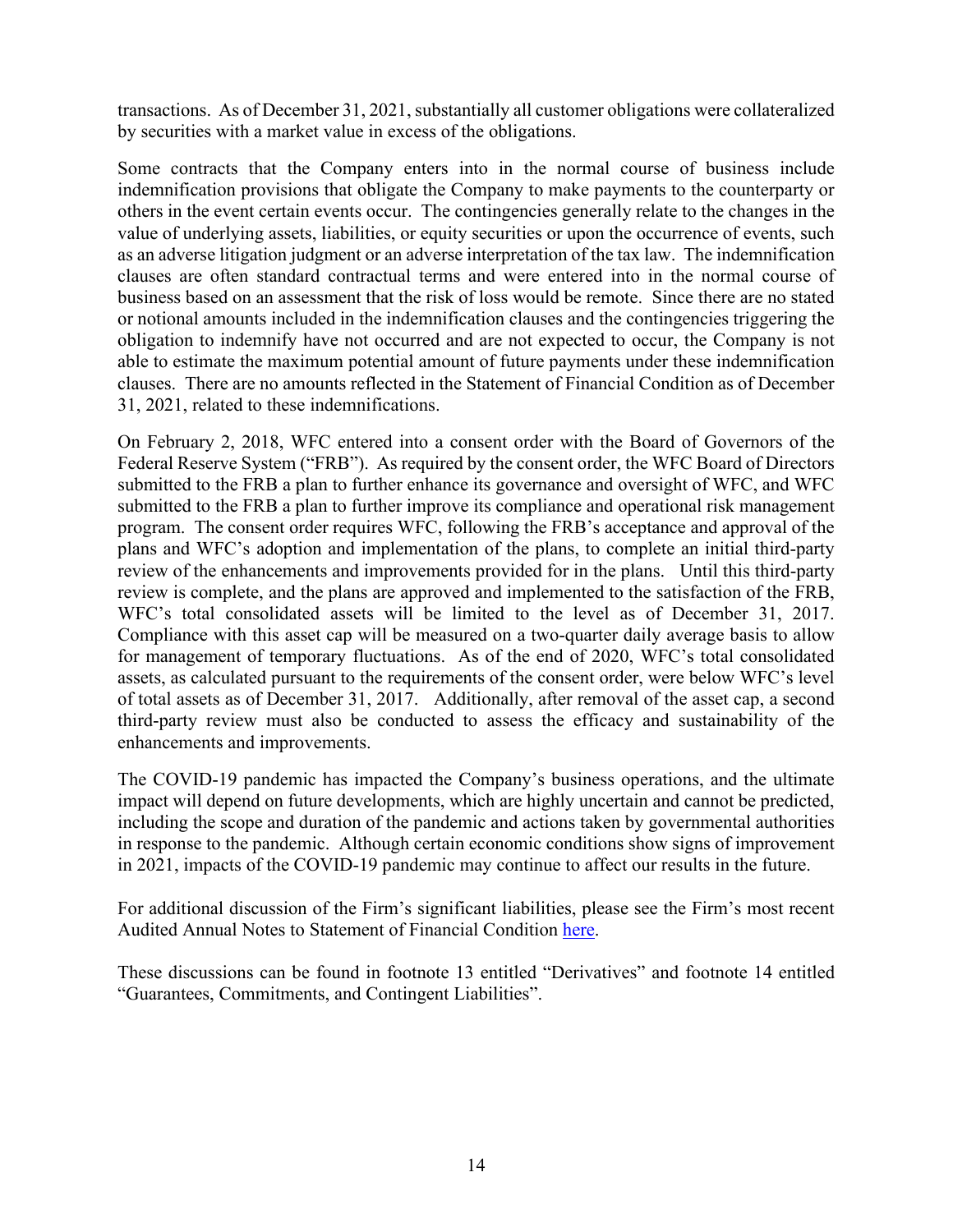#### <span id="page-14-0"></span>**VI. Material Complaints or Actions**

 that have been filed but not concluded nor any enforcement complaints or actions that have been filed during the last three years, except as follows: Although WFS, in its capacity as broker-dealer and/or FCM, has been subject to regulatory disciplinary matters involving fines or other sanctions, as of the date hereof WFS has not been the subject of any material administrative, civil, enforcement, or criminal complaints or actions

NOVASTAR MORTGAGE RMBS MATTERS: Two lawsuits have been filed by investors in residential mortgage-backed securities ("RMBS") issued by NovaStar Mortgage, LLC ("NovaStar") for which Wachovia Capital Markets, LLC, now Wells Fargo Securities, LLC served as one of the underwriters.

- AL (MAY 2008). This is a class action filed in the United States District Court for the Deutsche Bank are co-defendants, along with NovaStar. Plaintiff alleged that the offering • NEW JERSEY CARPENTERS HEALTH FUND V. NOVASTAR MORTGAGE, ET Southern District of New York ("District Court") involving six different NovaStar offerings in which WFS served as one of the underwriters. Royal Bank of Scotland and documents were materially misleading because they failed to disclose that NovaStar, which originated or acquired the loans backing the certificates, systematically disregarded its lending guidelines. In rulings in March 2011 and March 2012, the District Court dismissed the action with prejudice. In March 2013, the United States Court of Appeals for the Second Circuit ("Second Circuit") reversed the rulings and directed the District Court to consider the possible inclusion with regard to the other five offerings. In February 2015, the District Court added the other five offerings back to the case. The parties subsequently reached an agreement in principle to settle the matter for \$165MM, a portion of which was paid by WFS. The District Court issued an order preliminarily approving the settlement, and WFS submitted its contribution to the settlement in June 2017. Subsequently, one of the investors in the securities at issue, the Federal Housing Finance Agency ("FHFA"), failed to timely submit its opt out notice and is now contesting the settlement. The District Court ruled that FHFA had received notice and therefore had waived the right to opt out. The District Court set the final hearing to approve the settlement, but FHFA filed an emergency appeal and motion for stay of the hearing with the Second Circuit. In October 2018, the Second Circuit issued an order denying FHFA's appeal and remanding the case to the District Court. In March 2019, the District Court entered an order approving the settlement and dismissing FHFA's objection to the settlement. FHFA appealed the District Court's order approving the settlement. On March 14, 2022, the Second Circuit ruled in favor of the defendants and affirmed the District Court's ruling certifying the class settlement.
- • FEDERAL HOUSING FINANCE AGENCY ("FHFA") V. WELLS FARGO 11 of the Securities Act. FHFA has taken the position that it is not bound by the class SECURITIES, LLC (JUNE 2019). FHFA, as conservator for the Federal Home Loan Mortgage Corporation ("Freddie Mac"), filed a lawsuit in the United States District Court for the Southern District of New York ("District Court") alleging violations of Section action settlement described above, and seeks damages resulting from losses suffered in connection with Freddie Mac's purchase of RMBS certificates issued by NovaStar in 2006. FHFA previously settled with the other underwriters, and NovaStar filed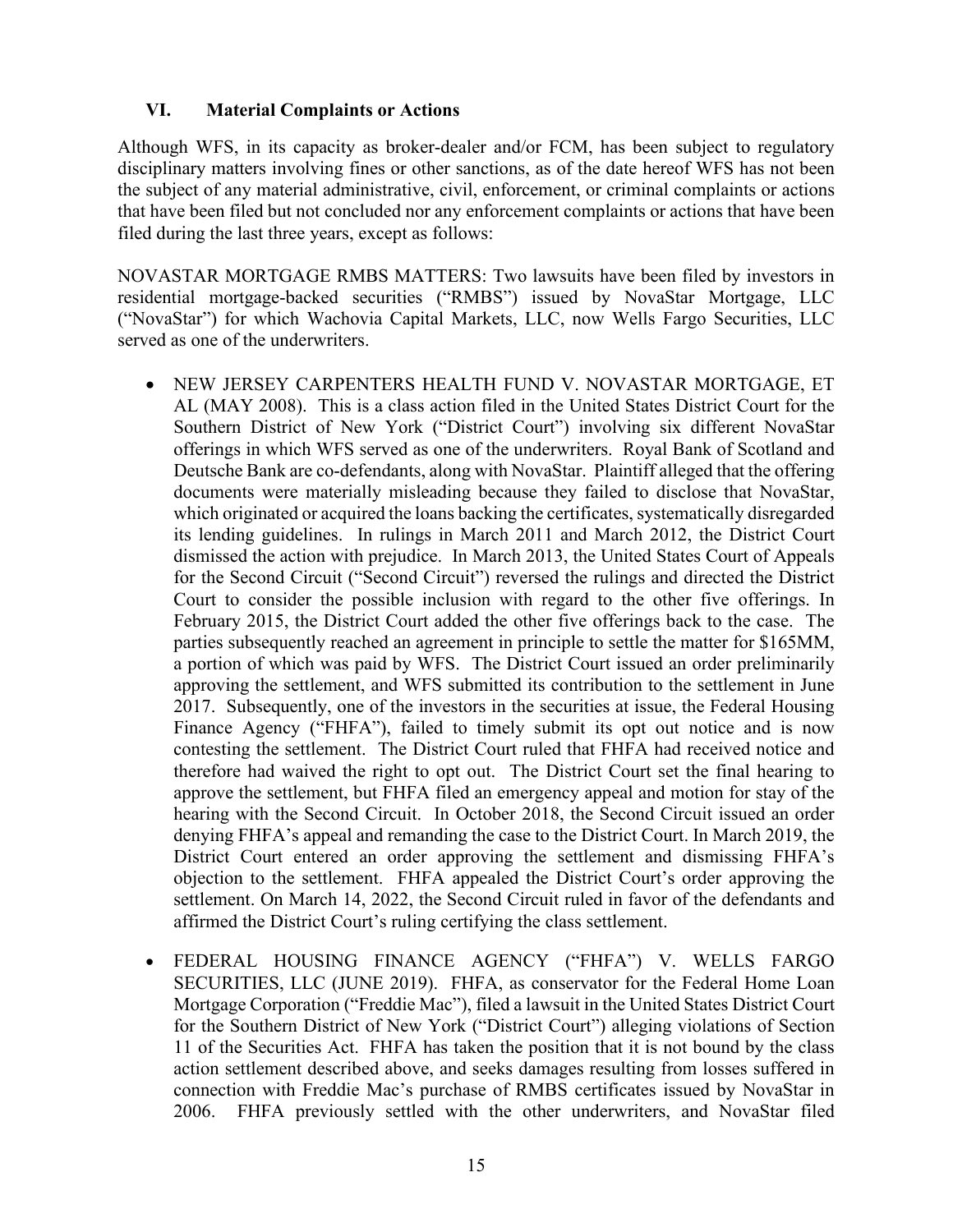bankruptcy. In July 2019, the District Court entered an order staying this case until the United States Court of Appeals for the Second Circuit issues its decision in the class action case and all further appeals are either time-barred or fully resolved.

 SECURITIES, LLC, ET AL. (APRIL 2012). The plaintiffs, investors in collateralized debt in the United States District Court for the Southern District of New York ("District Court"). and omissions. The District Court dismissed the case, but the United States Court of Appeals for the Second Circuit ("Second Circuit") substantially reversed the District Court dismissal. In December 2018, WFS filed a motion for summary judgment. The District Court granted WFS's motion for summary judgment in September 2019. Plaintiffs appealed the grant of summary judgment to the Second Circuit. In September 2021, the Second Circuit affirmed the District LORELY FINANCING (JERSEY) NO. 3 LIMITED, ET AL. V. WELLS FARGO obligations ("CDOs") underwritten by Wachovia Capital Markets, now WFS, filed this lawsuit Plaintiffs seek compensation for losses suffered in CDOs referenced in a 2012 settlement between WFS and the SEC, as well as CDOs in which Magnetar, a hedge fund that has received media attention for its alleged strategy of shorting RMBS assets, was involved as an equity investor. The plaintiffs allege a variety of state and federal claims relating to improper disclosures Court's grant of summary judgment in favor of WFS. The plaintiffs' Petition for Rehearing by the Second Circuit was denied in November 2021, and this case is closed.

 PARTNERS, LTD.: On March 6, 2018, Wells Fargo Securities, LLC filed suit in the United locking in the portfolio's primarily unrealized losses. LJM asserted claims based upon breach of contract. The case is in discovery. Two related lawsuits were subsequently filed, as described WELLS FARGO SECURITIES, LLC V. LJM INVESTMENT FUND, L.P., AND LJM States District Court for the Southern District of New York seeking to recover more than \$16MM in losses after it exercised its rights in a Futures and Cleared Swaps Agreement to assume the position of LJM Investments, LLC ("LJM") and cover LJM's margin requirements after LJM suffered large losses in February 2018. On May 2, 2018, LJM filed an Answer and Counterclaim alleging that WFS wrongfully ordered an immediate liquidation of LJM's entire portfolio thereby contract, breach of the implied covenant of good faith and fair dealing, breach of fiduciary duty, and negligence. The counterclaim was originally dismissed by the court, but on March 30, 2021, the court permitted LJM to file an amended counterclaim asserting one claim for breach of below. Wells Fargo will vigorously defend the matters.

 L.P. ("LJM"). Plaintiffs claim that they sustained losses when Wells Fargo allegedly • KAFKA, JOSEPH A. AND TODD V. WELLS FARGO SECURITIES, LLC AND WELLS FARGO & COMPANY: On February 4, 2022, plaintiffs filed a proposed class action in the United States District Court for the Southern District of New York against Wells Fargo Securities, LLC and Wells Fargo & Company ("Wells Fargo") in connection with futures commission merchant agreements entered into between Wells Fargo and LJM Preservation and Growth Fund, LJM Fund, L.P., LJM Master Trading Fund, L.P., LJM Offshore Fund, Ltd., and PFC-LJM Preservations and Growth Fund, ordered an immediate liquidation of LJM's entire portfolio and engaged in selfinterested actions following a February 5, 2018 event in the futures and options market. Plaintiffs assert claims based upon gross negligence, fraud, tortious interference with contractual relations, tortious interference with business relations and negligent supervision.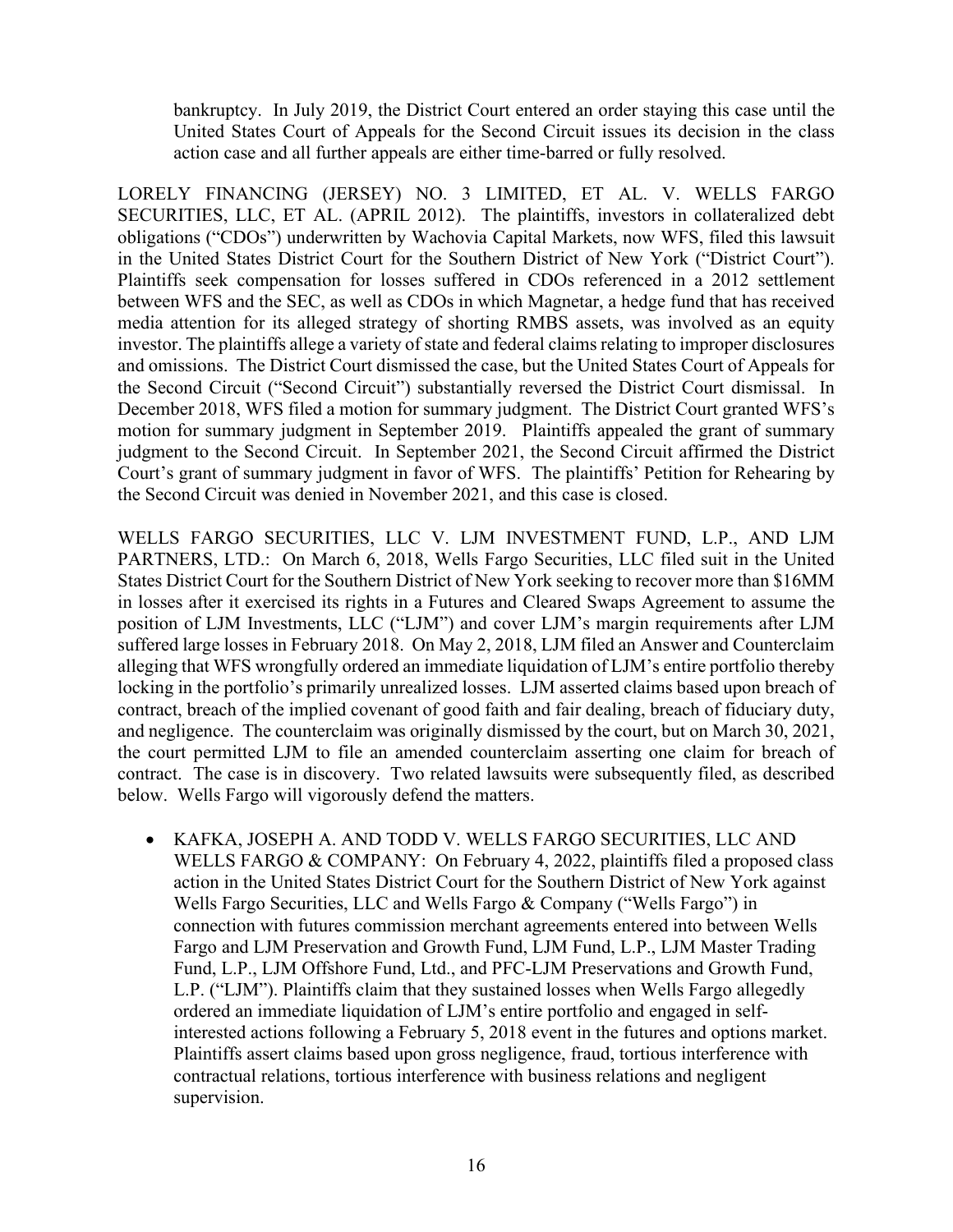• LJM FUND, LP AND PFC-LJM FUND, LP V. WELLS FARGO SECURITIES, LLC: February 23, 2022, two LJM funds filed an action against Wells Fargo Securities, LLC ("Wells Fargo") in the Supreme Court for the State of New York, New York County, alleging that Wells Fargo wrongfully ordered an immediate liquidation of their portfolios, thereby locking in the portfolios' unrealized losses. Plaintiffs asserted claims based on breach of contract, breach of implied covenant of good faith and fair dealing, breach of fiduciary duty and negligence.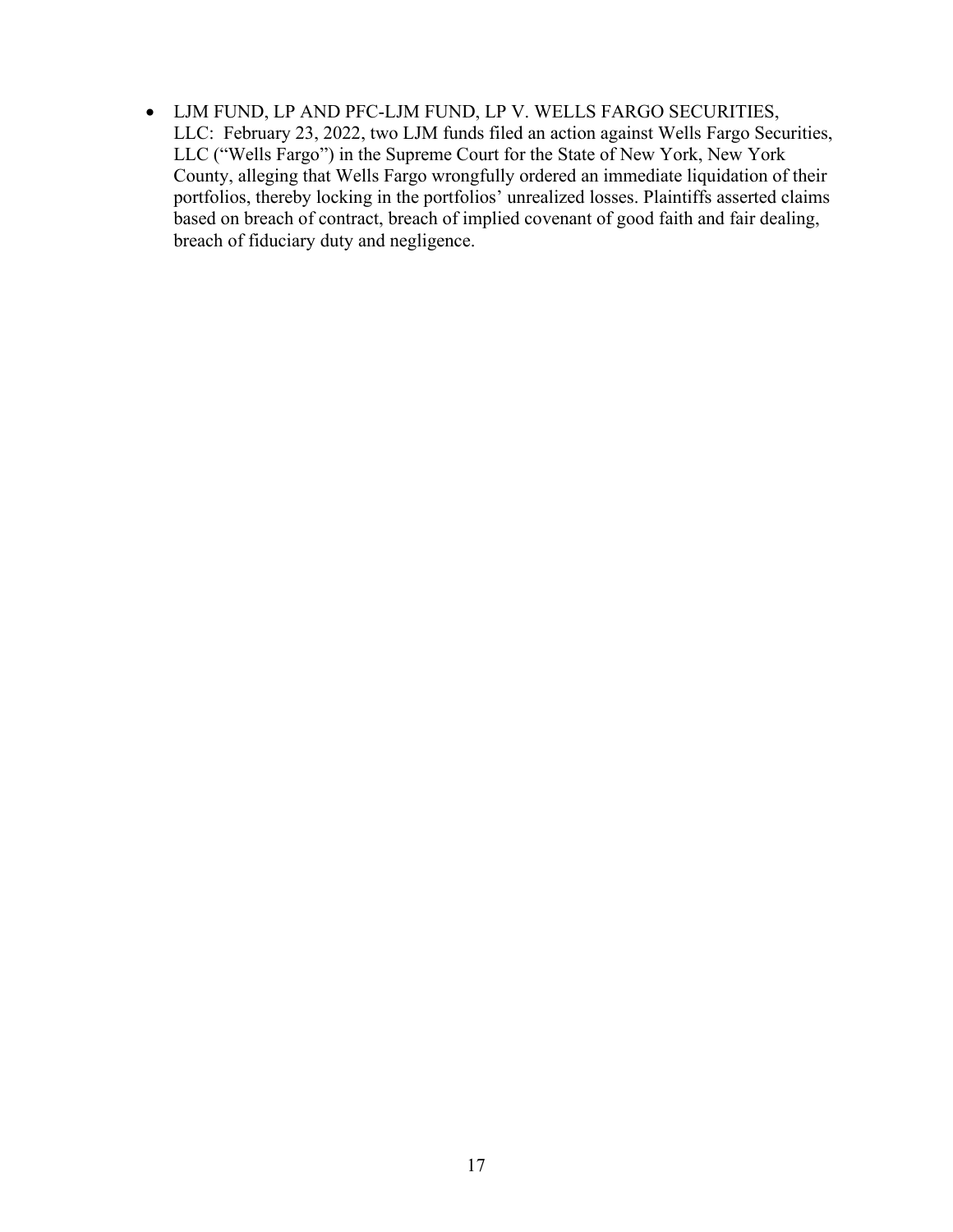#### <span id="page-17-0"></span>**VII. Customer Funds Segregation**

Please see below for a basic overview of customer fund segregation, FCM management and investments, FCMs, and joint FCM/broker-dealers.

 **Customer Accounts.** FCMs may maintain up to three different types of accounts for customers, depending on the products a customer trades:

customers, depending on the products a customer trades: (i) a **Customer Segregated Account** for customers that trade futures and options on futures listed on U.S. futures exchanges;

(ii) a **30.7 Account** for customers that trade futures and options on futures listed on foreign boards of trade; and

(iii) a **Cleared Swaps Customer Account** for customers trading swaps that are cleared on a derivatives clearing organization ("DCO") registered with the Commission.

 used to margin both (a) cleared swaps and (b) foreign futures and foreign options traded on ICE and foreign options; and (ii) to hold in Customer Segregated Accounts customer funds used to margin both (c) futures and options on futures traded on ICE Futures US and (d) foreign futures The requirement to maintain these separate accounts reflects the different risks posed by the different products. Cash, securities, and other collateral (collectively, **Customer Funds**) required to be held in one type of account, *e.g.*, the Customer Segregated Account, may not be commingled with funds required to be held in another type of account, *e.g.*, the 30.7 Account, except as the Commission may permit by order. For example, the Commission has issued orders authorizing ICE Clear Europe Limited, which is registered with the Commission as a DCO, and its FCM clearing members: (i) to hold in Cleared Swaps Customer Accounts Customer Funds Futures Europe, and to provide for portfolio margining of such cleared swaps and foreign futures and foreign options traded on ICE Futures Europe, and to provide for portfolio margining of such transactions.

 **Customer Segregated Account.** Funds that customers deposit with an FCM, or that are section 4d(a)(2) of the Commodity Exchange Act ("CEA") and Commission Rule 1.20. otherwise required to be held for the benefit of customers, to margin futures and options on futures contracts traded on futures exchanges located in the U.S., *i.e.*, designated contract markets, are held in a **Customer Segregated Account** in accordance with **Customer Segregated Funds** held in the Customer Segregated Account may not be used to meet the obligations of the FCM or any other person, including another customer.

 All Customer Segregated Funds may be commingled in a single account, *i.e.*, a customer omnibus company located outside of the U.S. that has in excess of \$1 billion of regulatory capital; (iii) an account, and held with: (i) a bank or trust company located in the U.S.; (ii) a bank or trust FCM; or (iv) a DCO. Such commingled accounts must be properly titled to make clear that the funds belong to, and are being held for the benefit of, the FCM's customers. Unless a customer provides instructions to the contrary, an FCM may hold Customer Segregated Funds only: (i) in the U.S.; (ii) in a money center country;<sup>[1](#page-17-1)</sup> or (iii) in the country of origin of the currency.

<span id="page-17-1"></span>1

Money center countries means Canada, France, Italy, Germany, Japan, and the United Kingdom.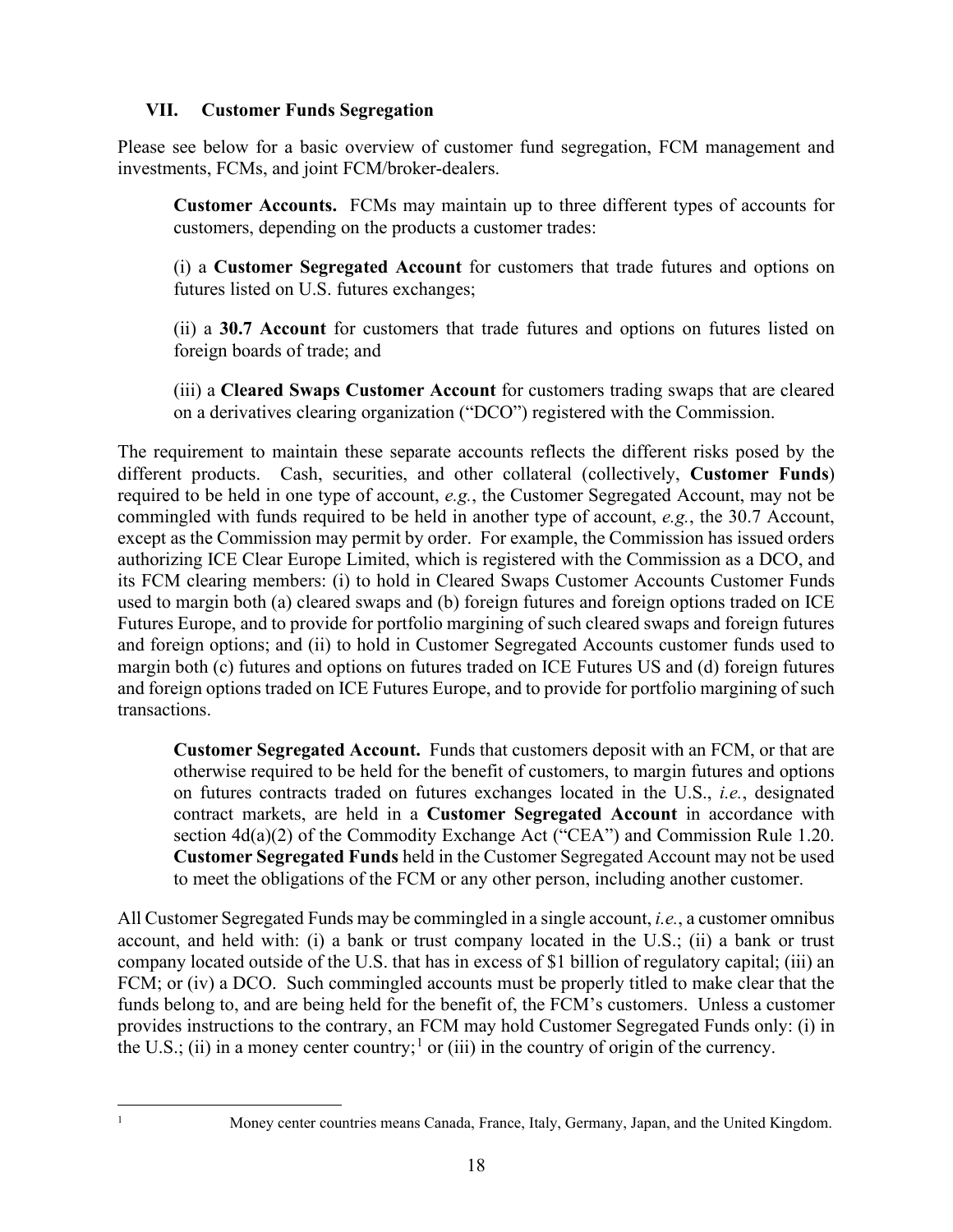An FCM must hold sufficient U.S. dollars in the U.S. to meet all U.S. dollar obligations and sufficient funds in each other currency to meet obligations in such currency. Notwithstanding the foregoing, assets denominated in a currency may be held to meet obligations denominated in another currency (other than the U.S. dollar) as follows: (i) U.S. dollars may be held in the U.S. or in money center countries to meet obligations denominated in any other currency; and (ii) funds in money center currencies<sup>2</sup> may be held in the U.S. or in money center countries to meet obligations denominated in currencies other than the U.S. dollar.

 **30.7 Account.** Funds that **30.7 Customers** deposit with an FCM, or that are otherwise referred to as the **foreign futures and foreign options secured amount**, are held in a required to be held for the benefit of customers, to margin futures and options on futures contracts traded on foreign boards of trade, *i.e.*, **30.7 Customer Funds**, and sometimes **30.7 Account** in accordance with Commission Rule 30.7.

 Funds required to be held in the 30.7 Account for or on behalf of 30.7 Customers may be commingled in an omnibus account and held with: (i) a bank or trust company located in the U.S.; (ii) a bank or trust company located outside the U.S. that has in excess of \$1 billion in regulatory capital; (iii) an FCM; (iv) a DCO; (v) the clearing organization of any foreign board of trade; (vi) a foreign broker; or (vii) such clearing organization's or foreign broker's designated depositories. Such commingled accounts must be properly titled to make clear that the funds belong to, and are being held for the benefit of, the FCM's 30.7 Customers. As explained below, Commission Rule 30.7 restricts the amount of such funds that may be held outside of the U.S.

Customers trading on foreign markets assume additional risks. Laws or regulations will vary depending on the foreign jurisdiction in which the transaction occurs, and funds held in a 30.7 Account outside of the U.S. may not receive the same level of protection as Customer Segregated Funds. If the foreign broker carrying 30.7 Customer positions fails, the broker will be liquidated in accordance with the laws of the jurisdiction in which it is organized, which laws may differ significantly from the U.S. Bankruptcy Code. Return of 30.7 Customer Funds to the U.S. will be delayed and likely will be subject to the costs of administration of the failed foreign broker in accordance with the law of the applicable jurisdiction, as well as possible other intervening foreign brokers, if multiple foreign brokers were used to process the U.S. customers' transactions on foreign markets.

 may want to assure that appropriate authorization has been obtained before returning the 30.7 Customer Funds to the FCM's trustee, which may delay their return. If both the foreign broker applicable law, may result in significant delays and additional administrative expenses. Use of If the foreign broker does not fail but the 30.7 Customers' U.S. FCM fails, the foreign broker and the U.S. FCM were to fail, potential differences between the trustee for the U.S. FCM and the administrator for the foreign broker, each with independent fiduciary obligations under other intervening foreign brokers by the U.S. FCM to process the trades of 30.7 Customers on foreign markets may cause additional delays and administrative expenses.

To reduce the potential risk to 30.7 Customer Funds held outside of the U.S., Commission Rule 30.7 generally provides that an FCM may not deposit or hold 30.7 Customer Funds in permitted accounts outside of the U.S. except as necessary to meet margin requirements, including

<span id="page-18-0"></span>2

Money center currencies mean the currency of any money center country and the Euro.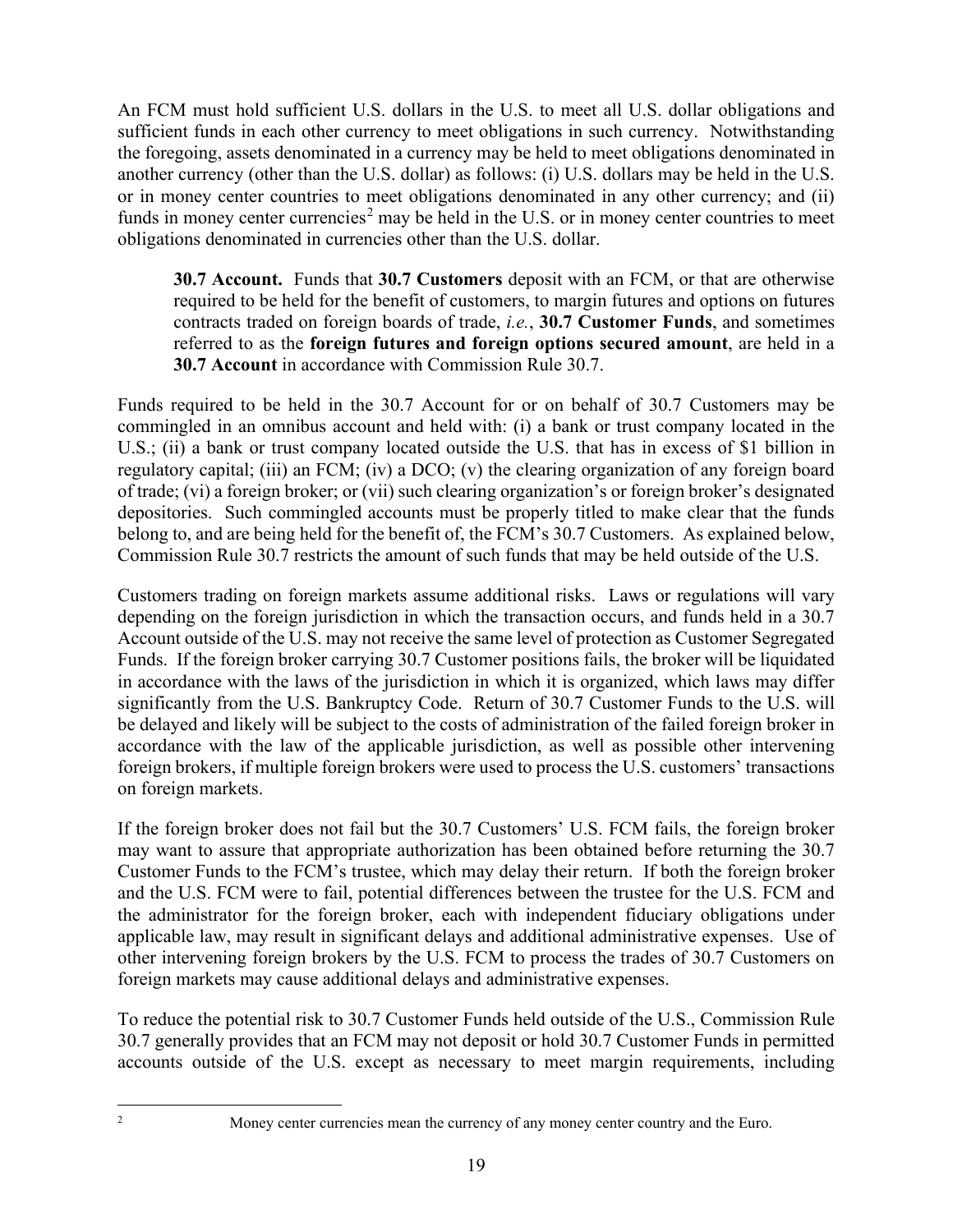prefunding margin requirements, established by rule, regulation, or order of the relevant foreign boards of trade or foreign clearing organizations, or to meet margin calls issued by foreign brokers carrying the 30.7 Customers' positions. The rule further provides, however, that, in order to avoid the daily transfer of funds from accounts in the U.S., an FCM may maintain in accounts located outside of the U.S. an additional amount of up to 20 percent of the total amount of funds necessary to meet margin and prefunding margin requirements to avoid daily transfers of funds.

 **Cleared Swaps Customer Account.** Funds deposited with an FCM, or otherwise **Customer Account** in accordance with the provisions of section 4d(f) of the CEA and required to be held for the benefit of customers, to margin swaps cleared through a registered DCO, *i.e.*, **Cleared Swaps Customer Collateral**, are held in a **Cleared Swaps**  Part 22 of the Commission's rules. Cleared Swaps Customer Accounts are sometimes referred to as LSOC Accounts. LSOC is an acronym for "legally separated, operationally commingled." Funds required to be held in a Cleared Swaps Customer Account may be commingled in an omnibus account and held with: (i) a bank or trust company located in the U.S.; (ii) a bank or trust company located outside of the U.S. that has in excess of \$1 billion of regulatory capital; (iii) a DCO; or (iv) another FCM. Such commingled accounts must be properly titled to make clear that the funds belong to, and are being held for the benefit of, the FCM's Cleared Swaps Customers.

**Investment of Customer Funds.** Section  $4d(a)(2)$  of the CEA authorizes FCMs to invest Customer Collateral in similar instruments. Customer Segregated Funds in obligations of the United States, in general obligations of any state or of any political subdivision thereof, and in obligations fully guaranteed as to principal and interest by the United States. Section 4d(f) authorizes FCMs to invest Cleared Swaps

 losses incurred in connection with the investment of Customer Funds. However, the FCM and Commission Rule 1.25 authorizes FCMs to invest Customer Segregated Funds, Cleared Swaps Customer Collateral, and 30.7 Customer Funds in instruments of a similar nature. Commission rules further provide that the FCM may retain all gains earned and is responsible for investment customer may agree that the FCM will pay the customer interest on the funds deposited.

Permitted investments include:

(i) Obligations of the United States and obligations fully guaranteed as to principal and interest by the United States (U.S. government securities);

(ii) General obligations of any State or of any political subdivision thereof (municipal securities);

(iii) Obligations of any United States government corporation or enterprise sponsored by the United States government (U.S. agency obligations);<sup>[3](#page-19-0)</sup>

<span id="page-19-0"></span> 3 Obligations issued by the Federal National Mortgage Association or the Federal Home Loan Mortgage Association are permitted only while these entities operate under the conservatorship or receivership of the Federal Housing Finance Authority with capital support from the United States.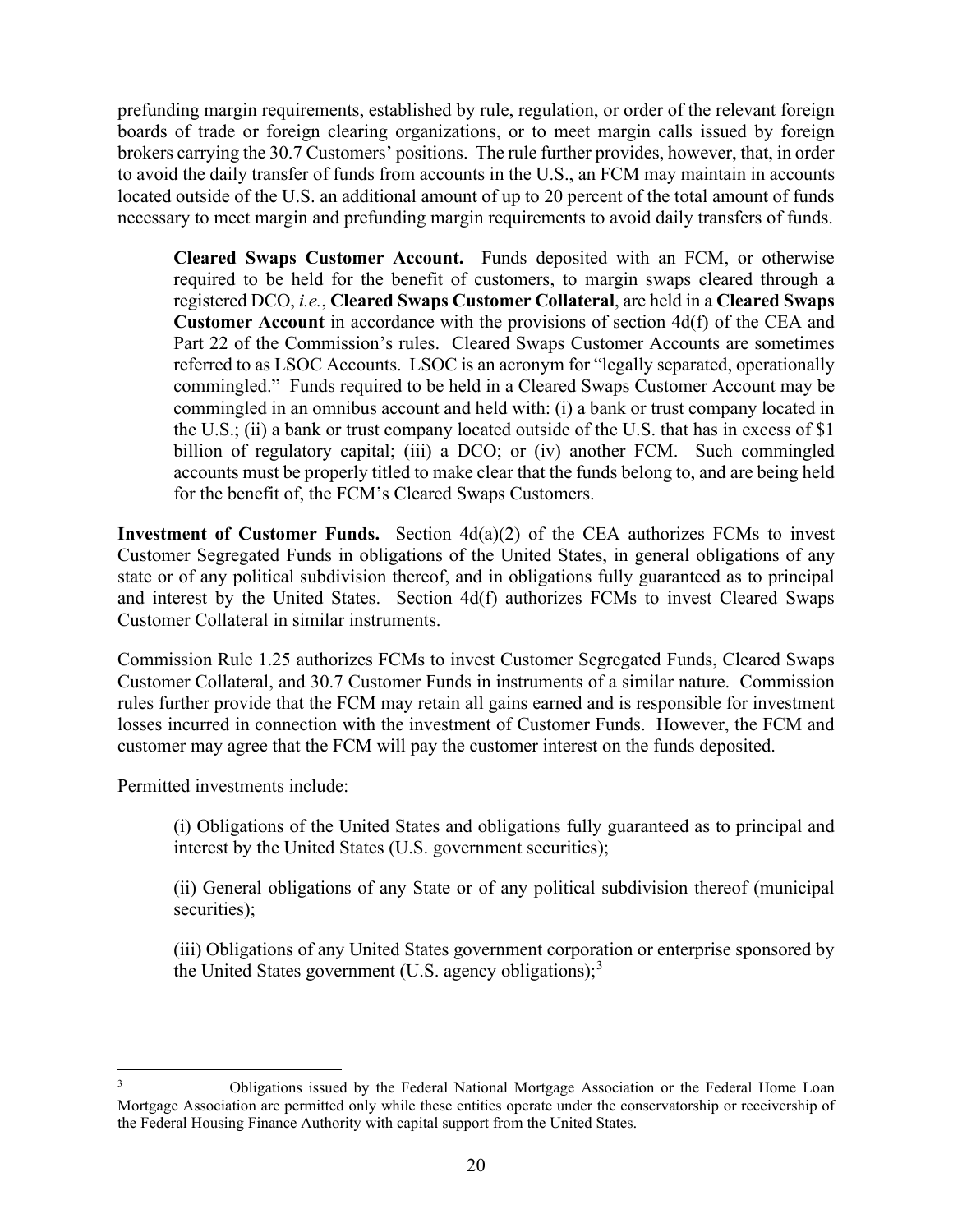that carries deposits insured by the FDIC; (iv) Certificates of deposit issued by a bank (certificates of deposit) as defined in section 3(a)(6) of the Securities Exchange Act of 1934, or a domestic branch of a foreign bank

(v) Commercial paper fully guaranteed as to principal and interest by the United States under the Temporary Liquidity Guarantee Program as administered by the FDIC (commercial paper);

 States under the Temporary Liquidity Guarantee Program as administered by the FDIC (vi) Corporate notes or bonds fully guaranteed as to principal and interest by the United (corporate notes or bonds); and

(vii) Interests in money market mutual funds.

The duration of the securities in which an FCM invests Customer Funds cannot exceed, on average, two years.

basis in immediately available funds.<sup>[4](#page-20-0)</sup> An FCM may also engage in repurchase and reverse repurchase transactions with non-affiliated registered broker-dealers, provided such transactions are made on a delivery versus payment basis and involve only permitted investments. All funds or securities received in repurchase and reverse repurchase transactions with Customer Funds must be held in the appropriate Customer Account, *i.e.*, Customer Segregated Account, 30.7 Account, or Cleared Swaps Customer Account. Further, in accordance with the provisions of Commission Rule 1.25, all such funds or collateral must be received in the appropriate Customer Account on a delivery versus payment

**No SIPC Protection.** Although WFS is a registered broker-dealer, it is important to understand that the funds deposited with WFS for trading futures and options on futures contracts on either U.S. or foreign markets or cleared swaps are not protected by the Securities Investor Protection Corporation ("SIPC").

 Further, Commission rules require WFS to hold funds deposited to margin futures and options actually transfer to the identically owned undermargined account. Further, the method of market value determined by the relevant DCO. on futures contracts traded on U.S. designated contract markets in Customer Segregated Accounts. Similarly, WFS must hold funds deposited to margin cleared swaps and futures and options on futures contracts traded on foreign boards of trade in a Cleared Swaps Customer Account or a 30.7 Account, respectively. In computing its Customer Funds requirements under relevant Commission rules, WFS may only consider those Customer Funds actually held in the applicable Customer Accounts and may not apply free funds in an account under identical ownership but of a different classification or account type (*e.g.*, securities, Customer Segregated, 30.7) to an account's margin deficiency. In order to be used for margin purposes, the funds must determining the value at which customer positions will be transferred will generally be the fair

<span id="page-20-0"></span> 4 As discussed below, NFA publishes twice-monthly a report, which shows for each FCM, *inter alia*¸ the percentage of Customer Funds that are held in cash and each of the permitted investments under Commission Rule 1.25. The report also indicates whether the FCM held any Customer Funds during that month at a depository that is an affiliate of the FCM.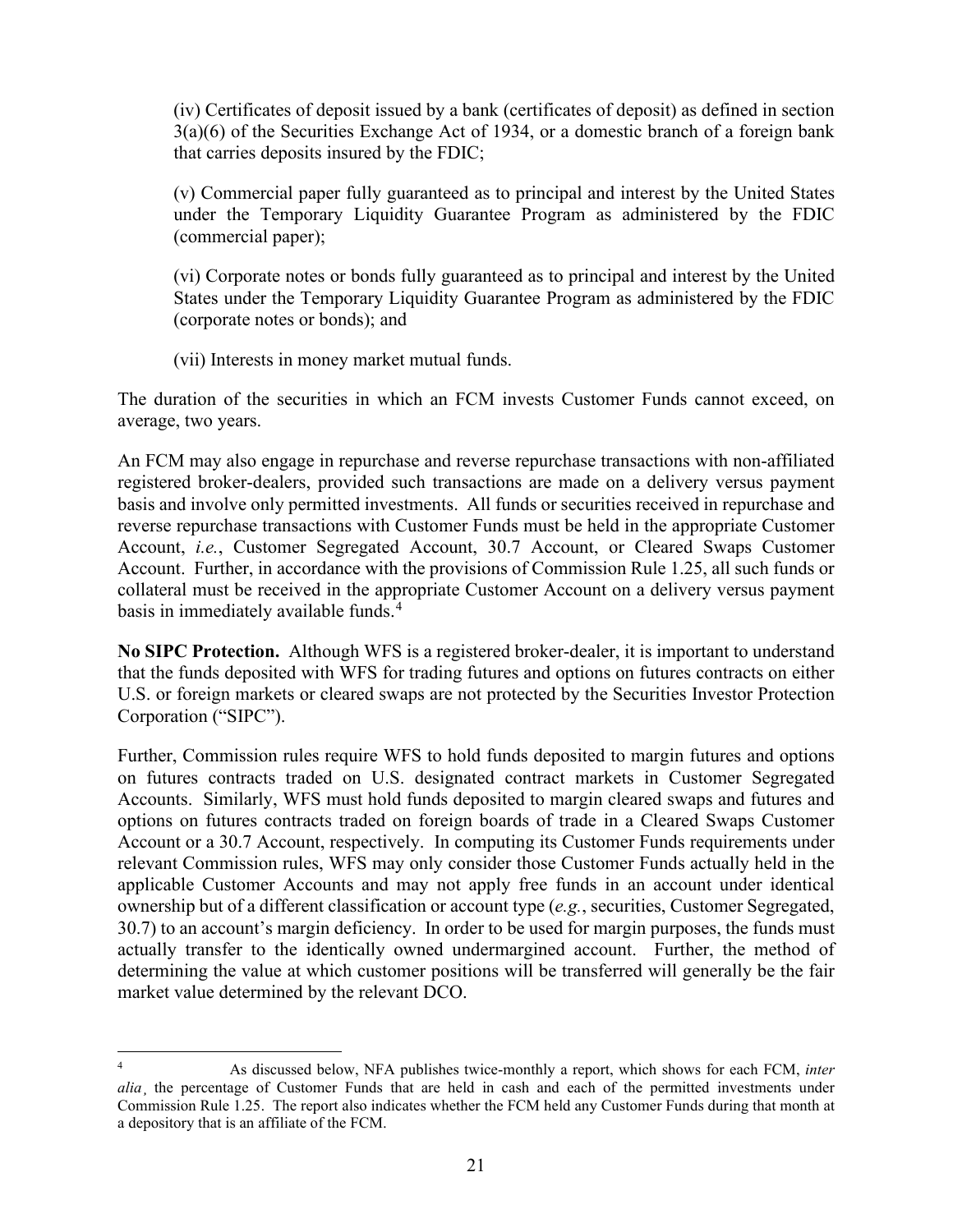For additional information on the protection of customer funds, please see the Futures Industry Association's "Protection of Customer Funds Frequently Asked Questions" located at **PCF**.indd  $(fia.org)$ .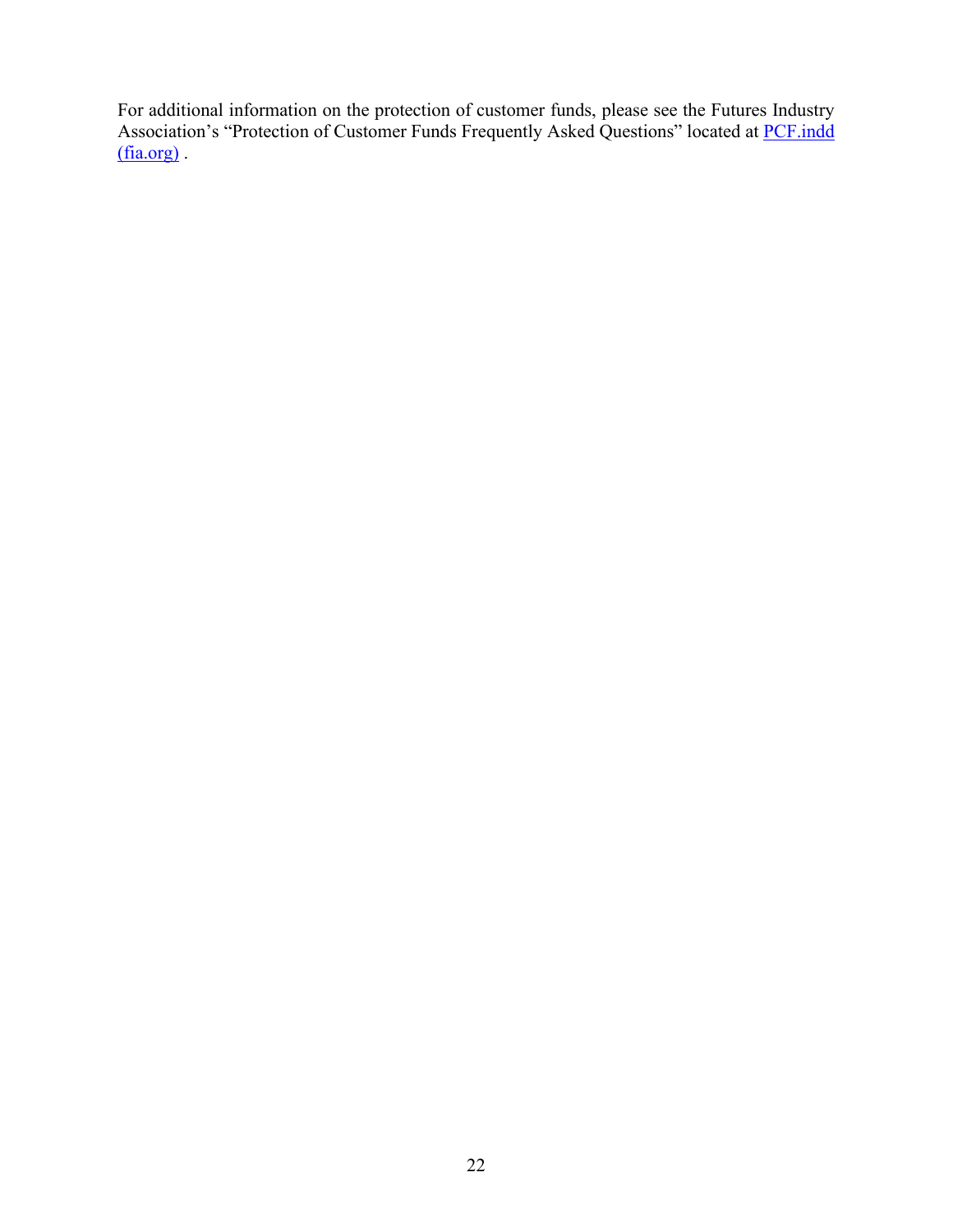#### <span id="page-22-0"></span>**VIII. Filing a Complaint**

 Commission can contact the Division of Enforcement either electronically at <https://forms.cftc.gov/fp/complaintform.aspx>or by calling the Division of Enforcement toll-free A customer that wishes to file a complaint about WFS or one of its employees with the at 866-FON-CFTC (866-366-2382).

A customer that wishes to file a complaint about WFS or one of its employees with the National Futures Association can file a complaint electronically at [http://www.nfa.futures.org/basicnet/Complaint.aspx o](http://www.nfa.futures.org/basicnet/Complaint.aspx)r by calling NFA directly at 800-621-3570.

A customer that wishes to file a complaint about WFS or one of its employees with the Chicago Mercantile Exchange can file a complaint electronically at: [http://www.cmegroup.com/market](http://www.cmegroup.com/market-regulation/file-complaint.html)[regulation/file-complaint.html](https://www.cmegroup.com/market-regulation/file-complaint.html) or by calling the CME at 312.341.3286.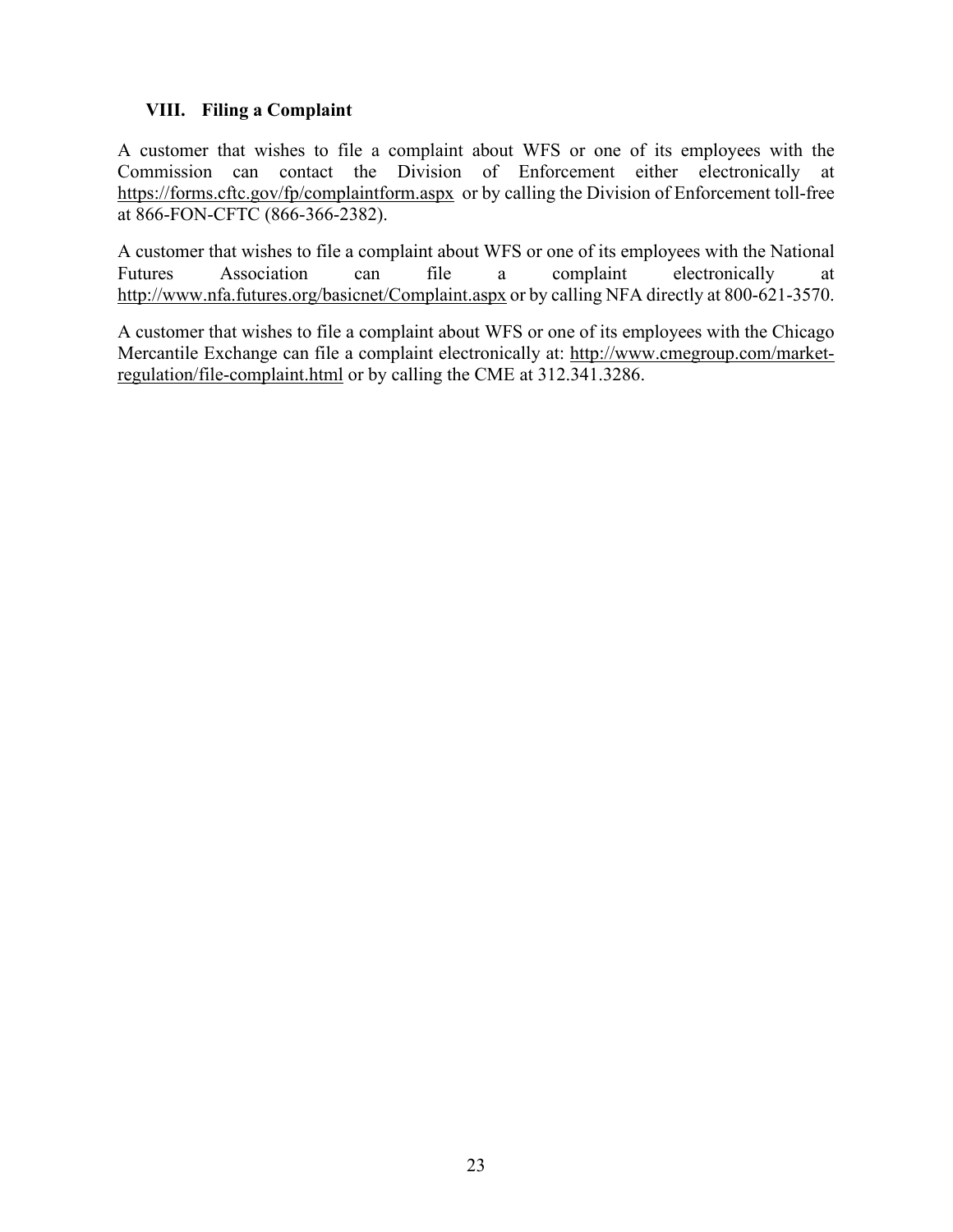#### <span id="page-23-0"></span>**IX. Relevant Financial Data**

WFS's annual audited financial statements are made available at the following website: [https://www.wellsfargo.com/com/securities/financial-reports.](https://www.wellsfargo.com/com/securities/financial-reports)

Please find financial data as of the Month End Date, which was the most recent month-end when the Disclosure Document was prepared.

WFS's total equity, regulatory capital, and net worth, all computed in accordance with U.S. Generally Accepted Accounting Principles and Rule 1.17, as applicable:

| <b>Total Equity</b>       | \$10,028,039,194 |
|---------------------------|------------------|
| <b>Regulatory Capital</b> | \$9,777,357,774  |
| Net Worth                 | \$10,028,039,194 |

For more updated information, please see the Firm's [Financial Summary Information.](https://www.wellsfargo.com/com/securities/markets/clearing-services/fcm-disclosures) 

 the Firm's futures, cleared swaps, and 30.7 customers is 16.62%. The percentage of the dollar value of the proprietary margin requirements (which includes WFS and a number of affiliates) as a percentage of the aggregate margin requirement of

For an updated percentage, please click here.

The number of futures customers, cleared swaps customers, and 30.7 customers that comprise 50 percent of WFS's total funds held for futures customers, cleared swaps customers, and 30.7 customers, respectively:

| Client Origin   | # of clients making up $50\%$<br>of WFS's total funds held |
|-----------------|------------------------------------------------------------|
| 1.20 Segregated | 10                                                         |
| Cleared Swaps   | 17                                                         |
| 30.7 Secured    |                                                            |

For the most updated number of futures customers, cleared swaps customers, and 30.7 customers that comprise 50 percent of WFS's total funds held for futures customers, cleared swaps customers, and 30.7 customers, respectively, please click [here.](https://www08.wellsfargomedia.com/assets/pdf/commercial/securities/fcm-disclosures/monthly-supplemental-info.pdf)

As a general practice, WFS does not enter into unhedged over-the-counter transactions on its own behalf, although WFS does engage in over-the-counter transactions as a principal in relation to its liquidity management, customer accommodation, and marketmaking activities. As a result of these activities, WFS maintains an inventory of financial instruments owned and financial instruments sold, but not yet purchased, consisting of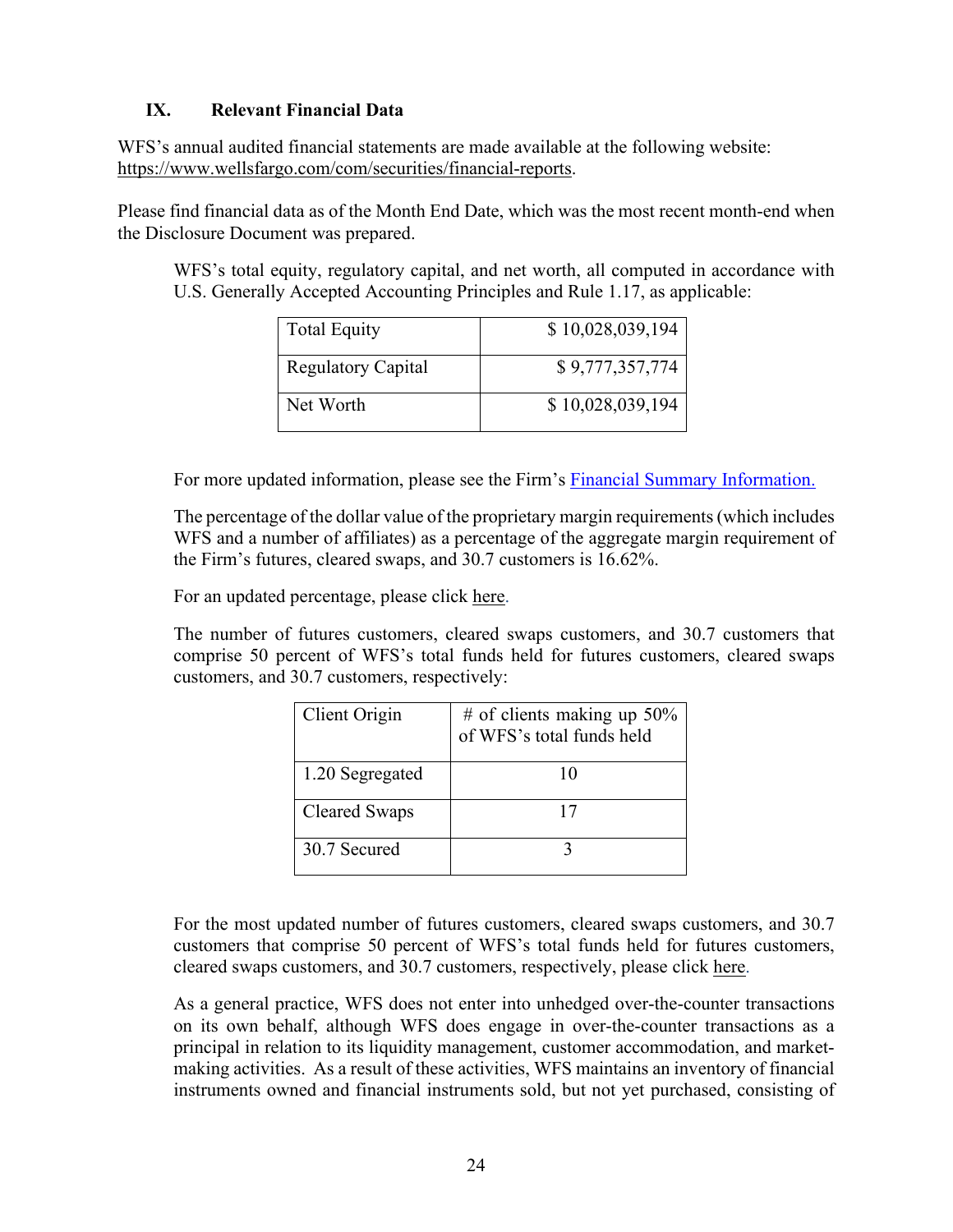trading securities and derivatives.<sup>[5](#page-24-0)</sup> WFS typically hedges its exposures to such instruments on a portfolio level, rather than at the transaction level. In order to monitor the effectiveness of WFS's hedging activities, WFS utilizes various risk management techniques, including value at risk and stress scenario analysis.

The amount, generic source, and purpose of any unsecured lines of credit (or similar short-term funding) that WFS has obtained but not yet drawn upon:

|                                                    |                                                         |                                  | (In Millions)                 |          |          |           |
|----------------------------------------------------|---------------------------------------------------------|----------------------------------|-------------------------------|----------|----------|-----------|
| <b>Legal Entity</b><br>Providing<br><b>Funding</b> | <b>Description</b>                                      | <b>Commitment</b><br><b>Type</b> | Secured /<br><b>Unsecured</b> | Limit    | Drawn    | Available |
| <b>WFC</b><br>Holdings, LLC                        | <b>Revolving Note</b><br>and Subordination<br>Agreement | Committed                        | <b>Unsecured</b>              | \$6,000  | \$4,650  | \$1,350   |
| <b>WFC</b><br>Holdings, LLC                        | Uncommitted<br>Line of Credit                           | Uncommitted                      | Unsecured                     | \$10,000 | \$10,000 | \$0       |
| <b>WFC</b><br>Holdings, LLC                        | Committed<br>Line of Credit                             | Committed                        | Unsecured                     | \$13,000 | \$300    | \$12,700  |
| <b>WFC</b><br>Holdings, LLC                        | Uncommitted<br>Line of Credit                           | Uncommitted                      | Unsecured                     | \$500    | \$125    | \$375     |

WFS's FCM business does not extend any margin financing services or accept illiquid assets for its customers at this time.

The percentage of futures customer, cleared swaps customer, and 30.7 customer receivable balances that WFS had to write-off as uncollectable during the past 12-month period, as compared to the balance of funds required to be held for futures customers, cleared swaps customers, and 30.7 customers as of the Month End Date is approximately  $0\%$ .

Additional financial information on all FCMs is also available on the Commission's website at: [http://www.cftc.gov/MarketReports/FinancialDataforFCMs/index.htm.](http://www.cftc.gov/MarketReports/FinancialDataforFCMs/index.htm)

 Customers should be aware that the NFA publishes on its website certain financial information with respect to each FCM. The FCM Capital Report provides each FCM's most recent month-end adjusted net capital, required net capital, and excess net capital. most recent month-end adjusted net capital, required net capital, and excess net capital. (Information for a twelve-month period is available.) In addition, NFA publishes twice Segregated Accounts; and (iii) excess segregated funds, *i.e.*, the FCM's Residual Interest. monthly a Customer Segregated Funds report, which shows for each FCM: (i) total funds held in Customer Segregated Accounts; (ii) total funds required to be held in Customer This report also shows the percentage of Customer Segregated Funds that are held in cash and each of the permitted investments under Commission Rule 1.25. Finally, the report indicates whether the FCM held any Customer Segregated Funds during that month at a depository that is an affiliate of the FCM.

<span id="page-24-0"></span><sup>5</sup> Please refer to the notes of the Firm's most recent audited financial statement for a more detailed discussion.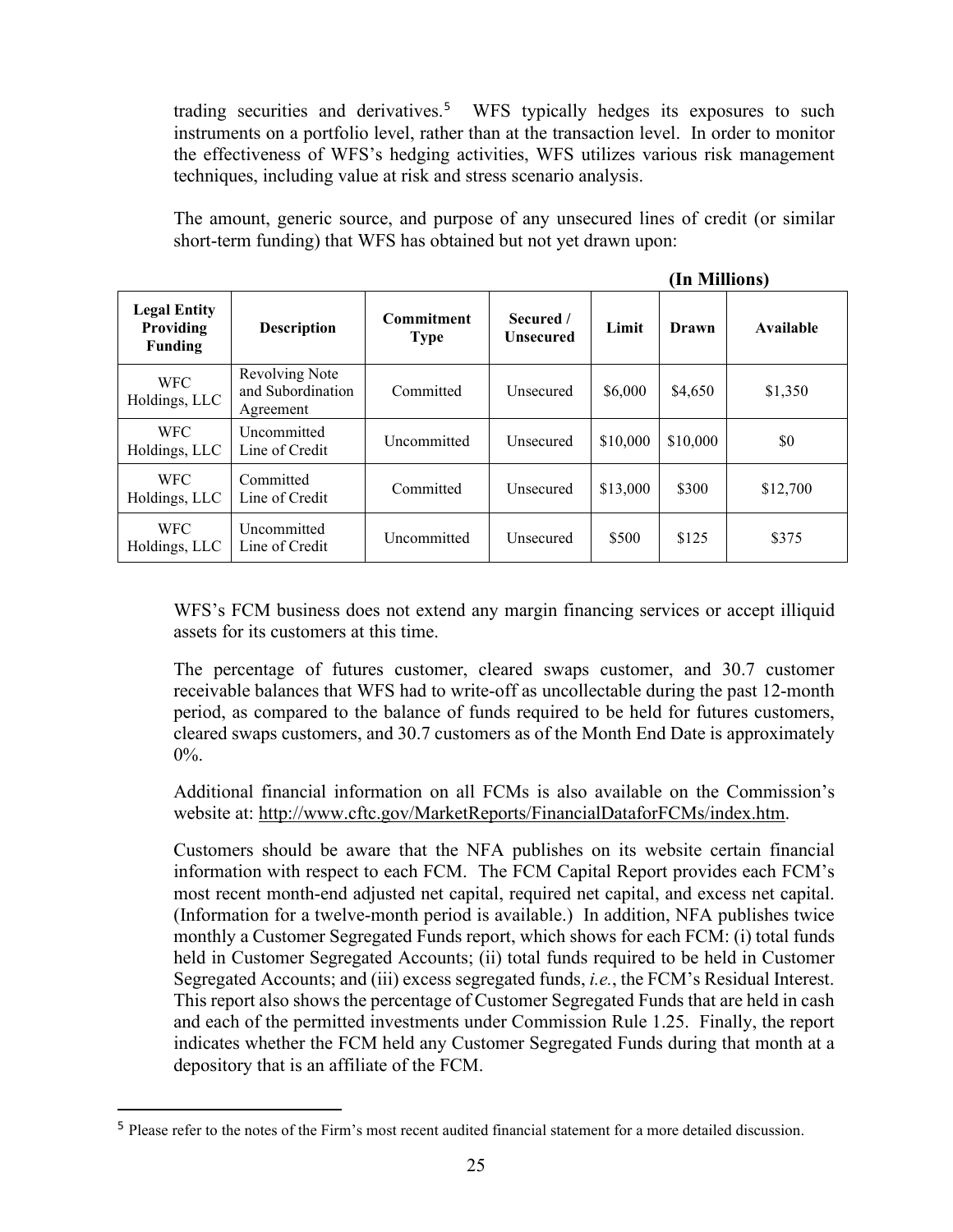The report shows the most recent semi-monthly information, but the public will also have the ability to see information for the most recent twelve-month period. A 30.7 Customer Funds report and a Customer Cleared Swaps Collateral report provides the same information with respect to the 30.7 Account and the Cleared Swaps Customer Account.

 on "View Financial Information" on the FCM's BASIC Details page. The above financial information reports can be found by conducting a search for a specific FCM in NFA's BASIC system [\(http://www.nfa.futures.org/basicnet/\)](http://www.nfa.futures.org/basicnet/) and then clicking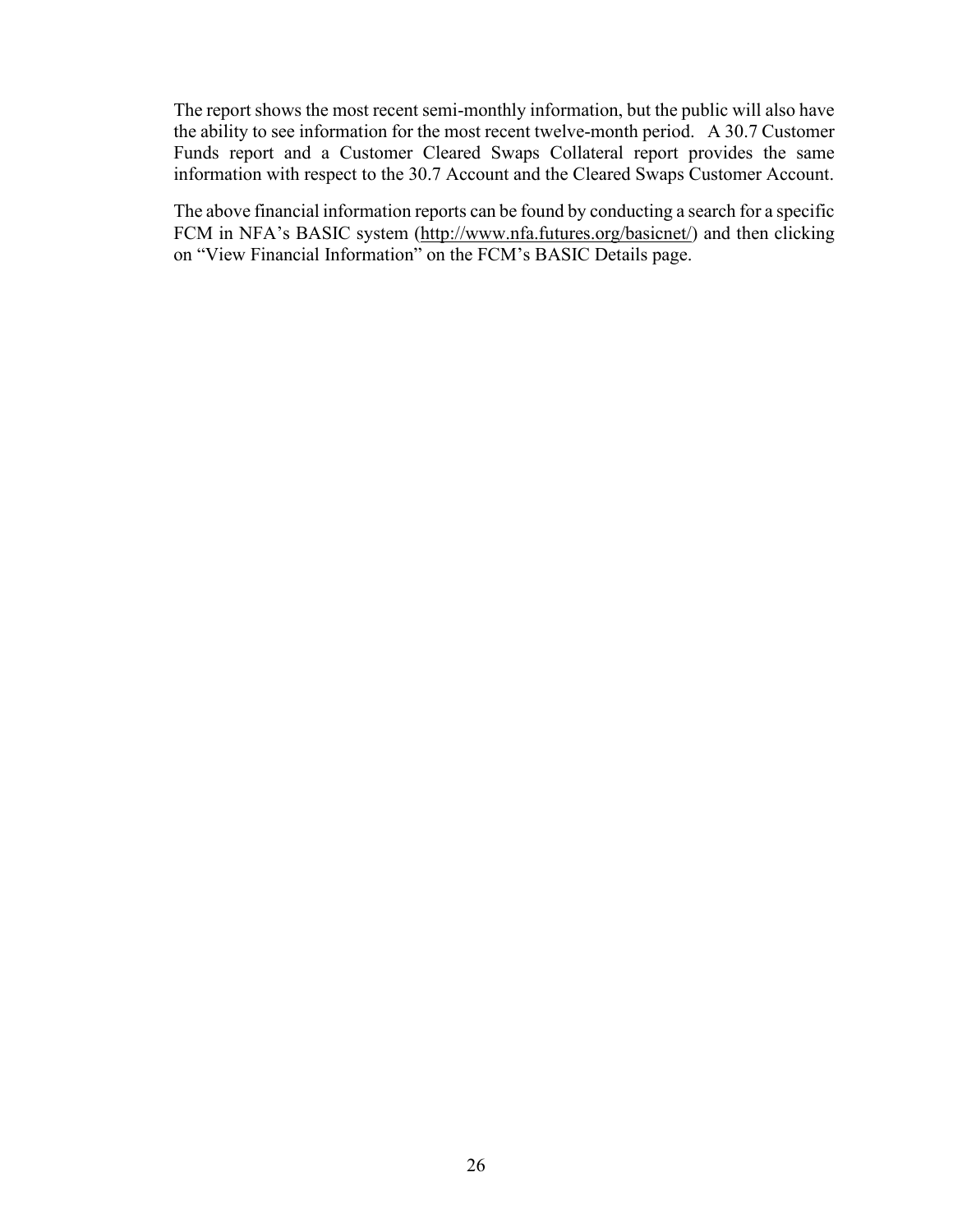#### **X. Risk Practices, Controls, and Procedures**

 interact with WFC credit officers. Risk management in WFS is also integrated with the risk WFS has an established risk management department ("Risk Department") to provide oversight and to coordinate key business decisions. This Risk Department is staffed with risk officers that management processes and systems utilized at the corporate level of WFC.

The Risk Department uses processes, procedures, and systems to which the trading and execution employees do not have access. Risk management decisions are determined independently of the trading and execution team.

The Risk Department is responsible for defining and maintaining WFS's credit policy, which encompasses:

- Definition of acceptable creditworthy counterparties, and
- Methodology to monitor, control and remedy credit risk.

Generally, credit limits are set by the relevant Wells Fargo legal entity at the customer level to manage overall credit exposure to each customer (based on a qualitative assessment, credit due diligence, and analysis of the customer's management and its liquidity and risk functions). Within the clearing product, limits are set to control overall credit risk to the customer as well as intraday credit risk limits to control trade size.

#### **Current Risk Controls and Procedures:**

Credit risk exists in the event a customer or counterparty fails. Therefore, it is important a methodology is in place to evaluate and monitor customer credit worthiness on an ongoing basis.

 and OTC derivative trades that are executed and/or cleared by WFS acting as agent. WFS will Risk may be introduced to WFS through either customer or house trading activity in both listed set its own risk limits for all customers with which all customers must comply.

#### *Listed Futures*

 experience and track record of such customer. The risk limits provided will detail limits based upon position size and order size in each contract traded by the customer. WFS will establish risk limits for its customers in order to ensure that trades and positions do not exceed acceptable levels of risk. These risk limits will be determined by the Risk Department and will be based for each customer, without limitation, on the assets of the customer, its trading style, the markets traded, its credit rating, its country of origin, and the relevant trading

Electronic trading platforms that are approved for use by WFS customers allow WFS to set limits on ticket size. All of these trading platforms support basic risk limits where a 'fat finger' or order size limit is established in each contract that a customer wishes to trade. Additionally, a position limit shall be established in each contract that a customer trades.

#### *OTC Derivatives*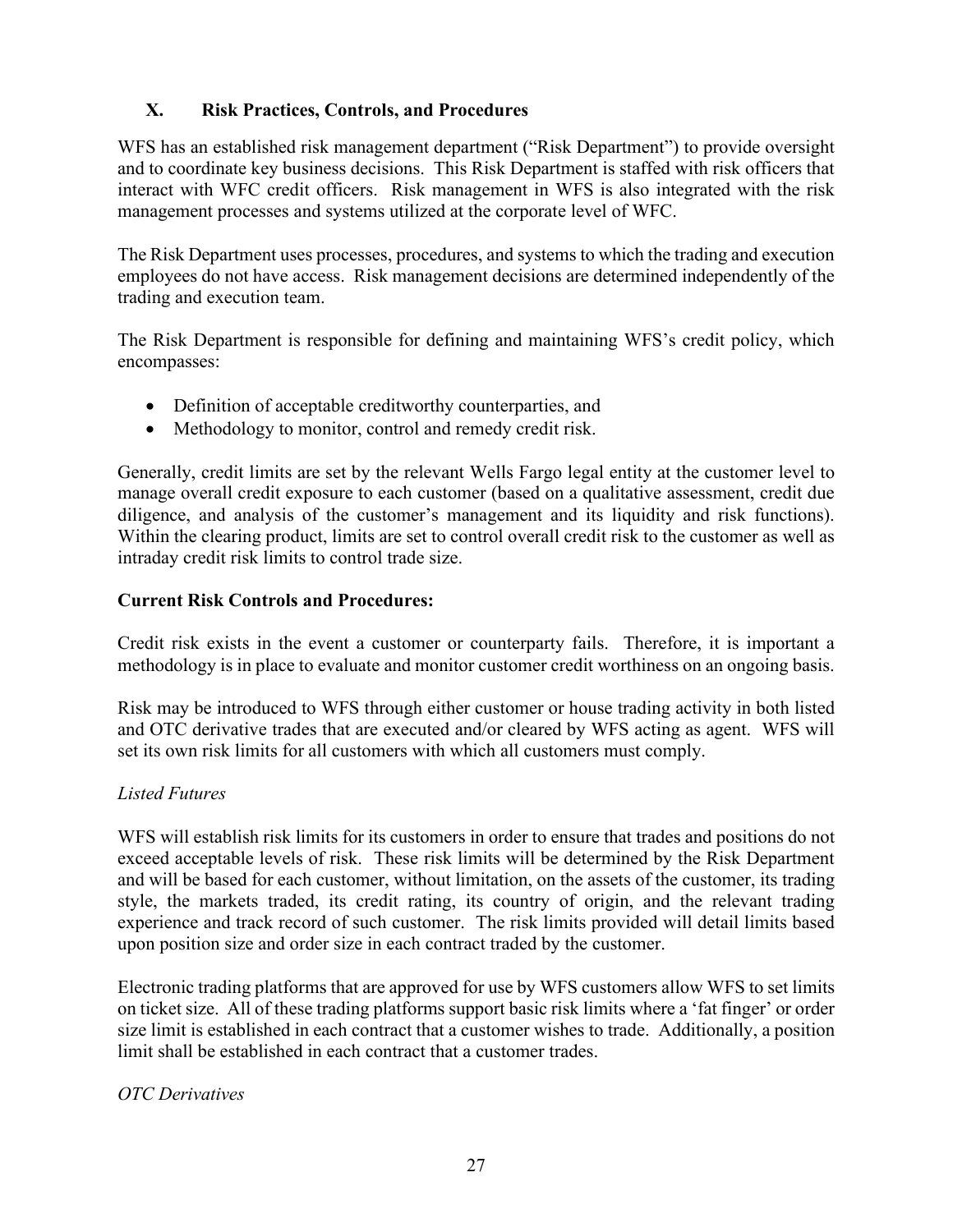The Risk Department operates systems to monitor the utilization of limits by customers. The monitoring software shall dynamically display current positions, P/L, working orders, margin requirements and available credit for each customer. The systems notify the Risk Department of market conditions, orders, and fills.

Limits should be expressed, and monitored, in multiple terms including: Net Liquidating Value, Initial Margin Limits, Maximum Potential Exposure, concentration limits, and other metrics deemed relevant to the customer in question.

All position and risk limits will be monitored for appropriateness by the Risk Department and the limits may be changed whenever as appropriate. WFS performs stress tests on limits at least weekly and periodically evaluates the ability of customers to meet both Initial Margin and Variation Margin requirements.

This Disclosure Document was first used on April 8, 2022.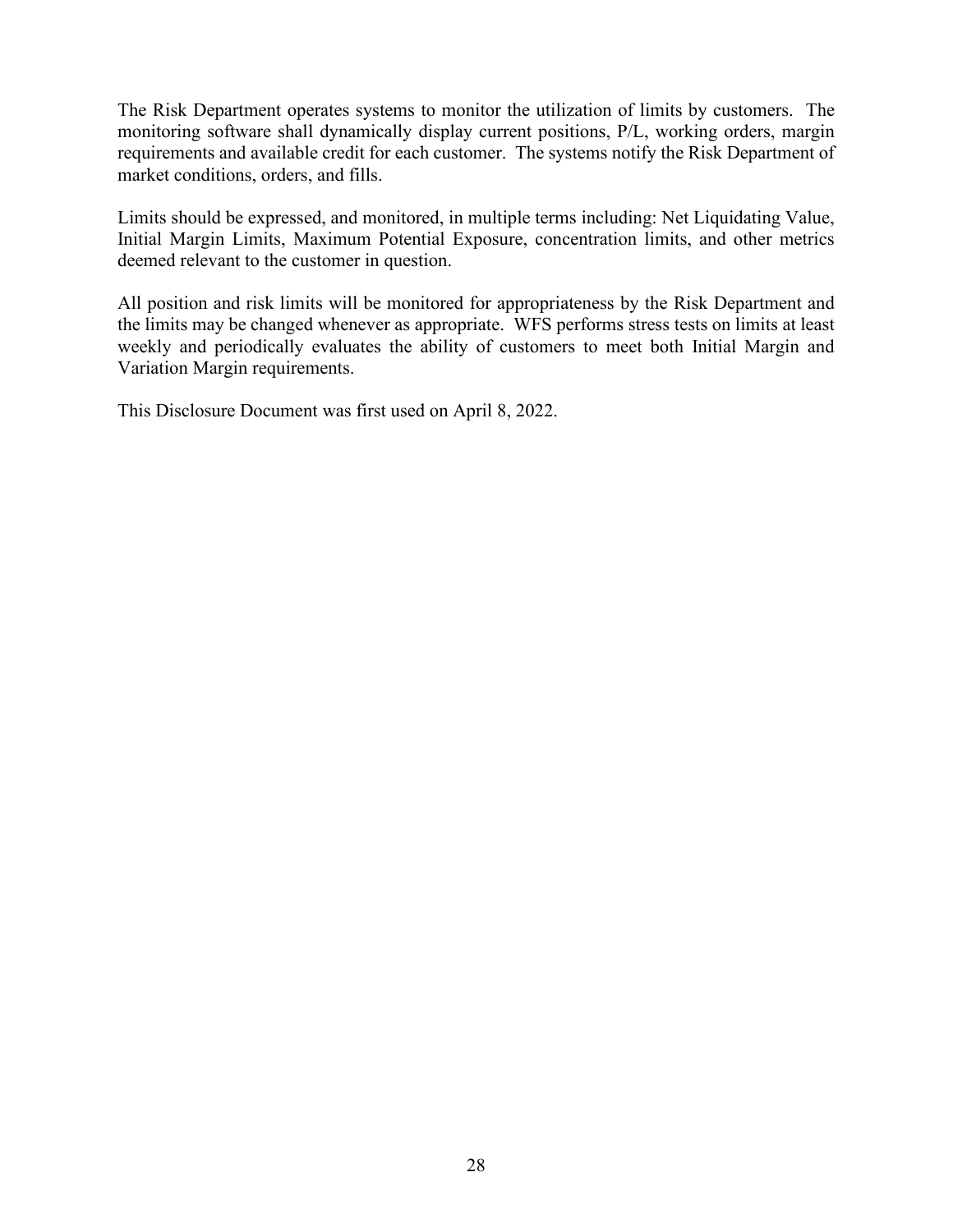#### **APPENDIX A**

### <span id="page-28-0"></span>Renee Allen

 Deputy Chief Compliance Officer Managing Director Wells Fargo Securities, LLC Wells Fargo & Company

**Institutional Banking.** Renee Allen is responsible for the compliance programs and business advisory support to Wells Fargo Securities (both broker dealer and swap dealer), Corporate Banking Group, and Government and

 Fargo's many acquisitions and mergers including; Core States, Wheat First Butcher Singer, Bowles Hollowell, Connor & Co., Everen, Forum Capital Markets, First Union/Wachovia, AG Edwards & Sons Renee has over 3o years securities and compliance experience, including 19 years with Wells Fargo and its predecessors. Renee has been a part of leadership teams executing on the integrations of Wells and Wachovia. She was instrumental in the build out of Wachovia's international capital markets businesses in Europe and Asia prior to the Wells Fargo merger.

 Prior to coming to First Union from Comerica Bank's Investment Services Division, Renee's Compliance background included management and support responsibilities spanning retail, institutional, bank channel, and investment advisory financial services. Renee has her BBA in Finance from the University of North Texas.

### Robert Engel

Co-Head, Corporate & Investment Banking Wells Fargo & Company

Rob Engel is a managing director of Wells Fargo Securities, LLC. Rob joined Wells Fargo as head of Mergers and Acquisitions in 2005, led Investment Banking and Capital Markets since 2008, and assumed his current role in 2014. He is a member of the Wells Fargo Management Committee.

 Rob has more than 30 years of banking experience, providing clients across industries with advice and restructurings. He remains actively involved in executing important transactions for clients including advising the board of directors of Krispy Kreme on its sale to JAB Beech, Annaly Capital on its acquisition execution for capital structure solutions, debt and equity financings, mergers and acquisitions, and of Hatteras Financial, Rock-Tenn on its acquisition of Smurfit-Stone Container, Dole on its initial public offering and sale of its U.S. packaged foods and Asian fresh fruit and vegetable businesses, and Outback Steakhouse on its sale to Bain Capital and Catterton Partners.

 Gleacher, he worked at the merchant bank Morgan Grenfell in London and New York for four years. Prior to joining Wells Fargo, Rob helped establish Gleacher Partners, an independent corporate advisory firm headquartered in New York, in 1990. At Gleacher, Rob was a managing director and head of Mergers, Acquisitions, and Restructuring. In 2000, he opened Gleacher's office in London. Before joining

Rob graduated from Deerfield Academy in Massachusetts and earned a B.A. from Princeton University.

 Rob takes an active interest in the community, serving on the boards of the Thurgood Marshall Foundation, Opera Carolina, Westminster Kennel Club Foundation, and St. Paul's School in London.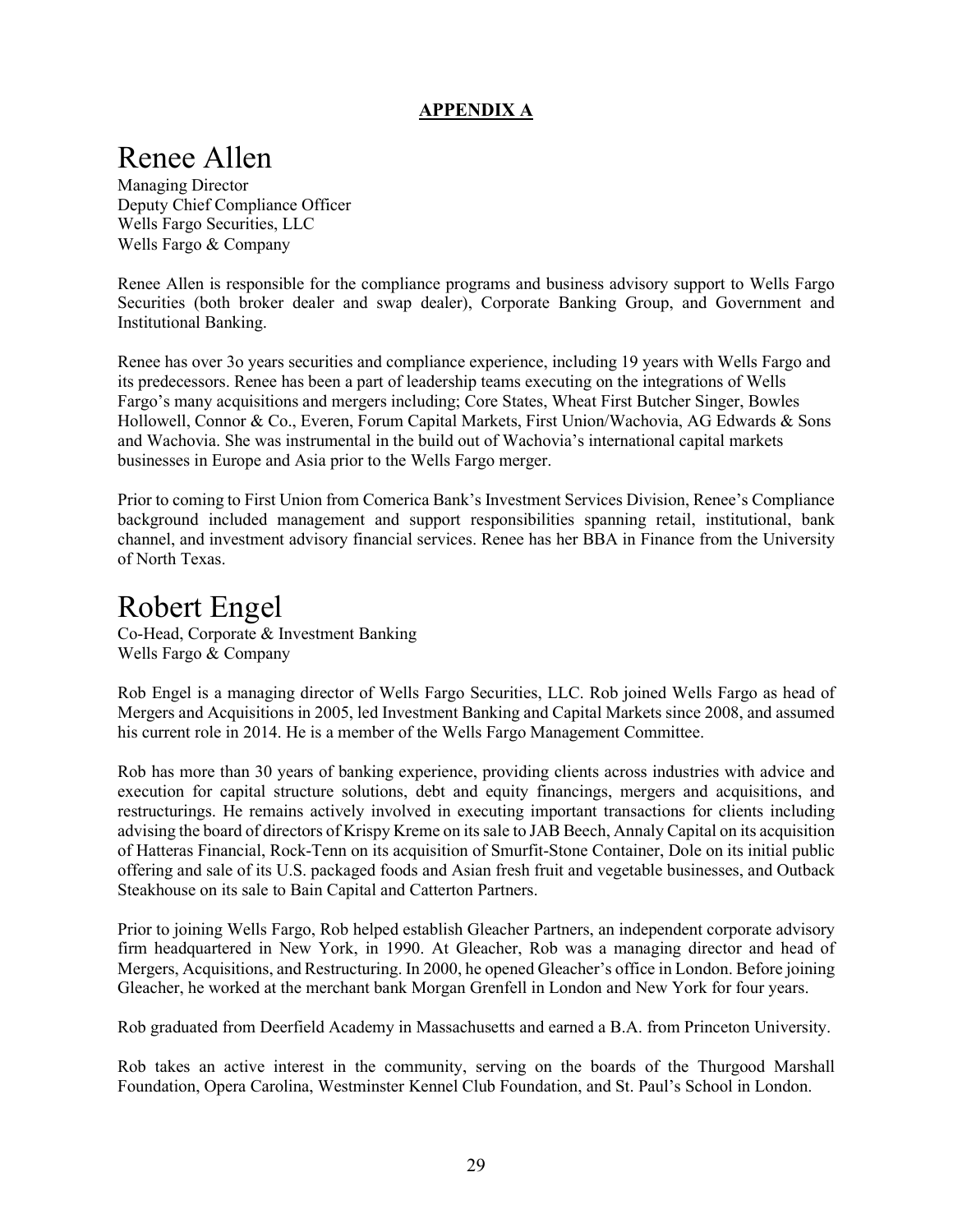### Damian George

Senior Vice President Wells Fargo & Company

 Damian George is a senior vice president and external financial reporting manager for the controllers division of Wells Fargo. In his role, he is responsible for the regulatory and financial reporting of Wells Fargo's registered broker dealer. Damian joined the firm in September 2013.

 Stanley's Alternative Investments area; Ceres Managed Futures. While there, he was responsible for managing the regulatory and financial reporting of the firm's commodity investment funds. Prior to Prior to joining Wells Fargo, Damian was the Chief Financial Officer and executive director of Morgan Morgan Stanley, Damian worked at Citigroup in multiple roles, including as Chief Financial Officer of the hedge fund management group and senior vice president of the financial control division. Damian has also held roles at Fuji Securities, Merrill Lynch, and the National Futures Association.

Damian received a B.A. in accounting and an M.B.A. in international finance from Fordham University. He is a Certified Public Accountant and currently holds the Series 3, 7, and 27 licenses.

# James (Jamie) Gnall Business Finance Leader

Wells Fargo & Company

 Fargo located in New York. Jamie joined Wells Fargo in June 2020, from Citibank where he was the several roles within Finance and Global Markets. Prior to joining Citibank, Jamie was the Global Divisional Control Officer from 2015-2018, managing the first line of defense for Global Markets. The Banking & Securities from 2011-2015 and CFO of the Americas, a position he held from 2008-2011. Jamie is the Business Finance Leader for Markets within the Corporate & Investment Bank for Wells Chief Compliance Officer for Global Functions reporting directly to the Global Chief Compliance Officer of Citibank. Prior to this role, Jamie worked at Deutsche Bank from 2003 to 2018, holding more recent Finance roles Jamie held while at DB, was Head of the Americas Finance for Corporate

 Jamie joined Deutsche Bank from Credit Suisse where he was the Global Product Controller for FX, Money Markets, Interest Rates and Commodities. Prior to Credit Suisse, Jamie was at DLJ for seven worked at KPMG for five years, where he was a manager in the Audit Practice concentrating in the years and managed several product control teams in the Fixed Income Division. Prior to DLJ, Jamie Financial Services Practice.

Jamie has a Bachelors Degree in Accounting from SUNY Buffalo and is a registered CPA of NYS. Jamie also holds a FINRA Series 27 license.

Jamie lives in Manhattan and has three children, Kaitlyn, Daniel, and Sarah.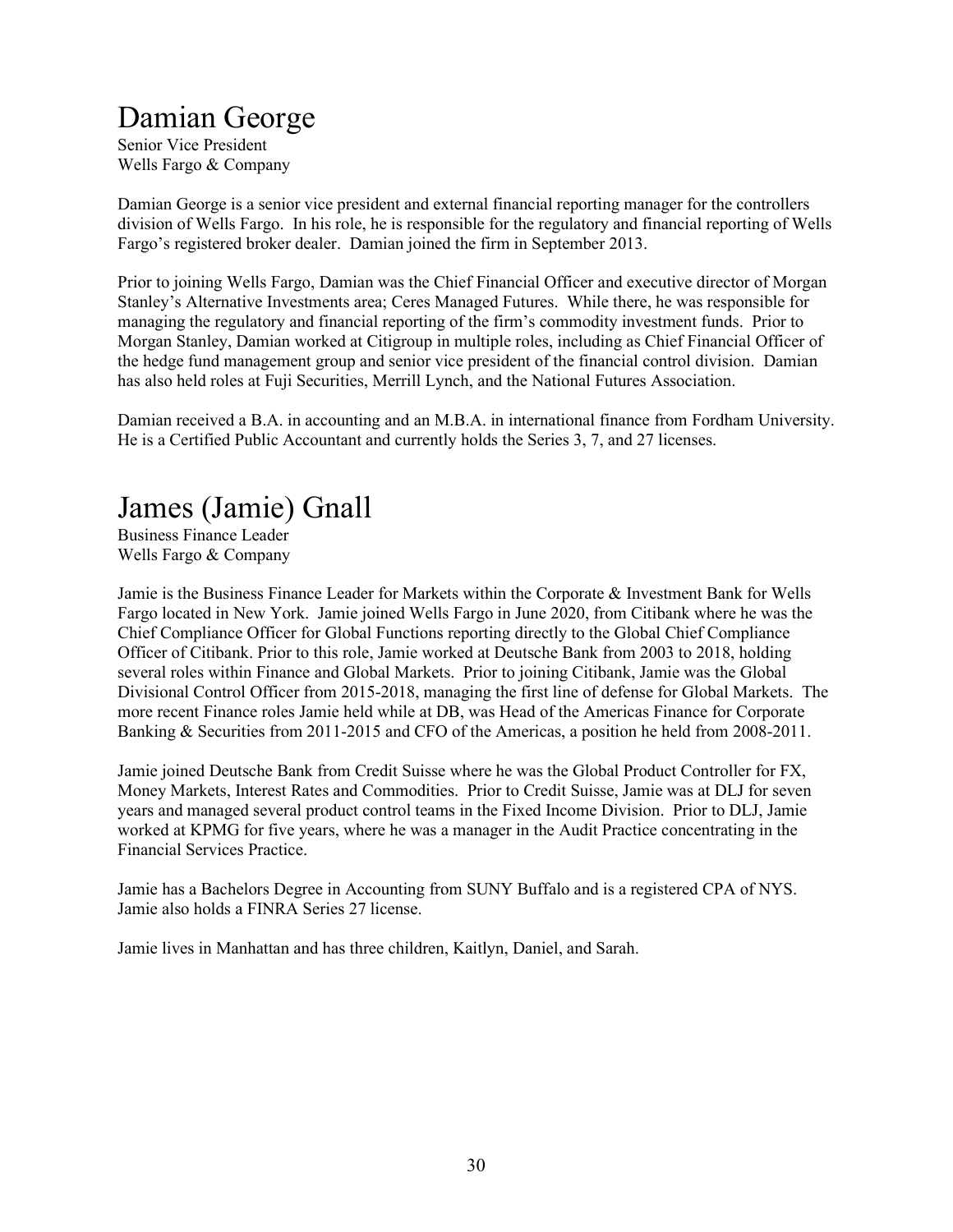### Steve Kiker

Head of Business Management Corporate & Investment Banking Wells Fargo & Company

 Steve Kiker is a managing director and head of the business management/Chief Operating Officer (COO) unit and its various support partners, including technology, compliance, operations, legal, human resources, corporate properties, finance, accounting, corporate marketing, and risk. Steve is based in team within Wells Fargo Corporate & Investment Banking. His responsibilities include working with senior business leaders on the day-to-day management and supervision of the Wells Fargo Securities businesses, including asset-backed finance, equities, fixed income, investment banking and capital markets, municipals, and research. His team also services as the primary liaison between the business Charlotte, North Carolina.

Prior to assuming his current role in 2006, Steve served as the director of strategic planning for fixed income and in various finance-related roles at Wachovia Bank, a Wells Fargo predecessor bank. Before joining Wachovia in 2001, Steve worked in Washington, D.C. as the controller for Pedestal, Inc., and was a senior auditor at Arthur Andersen prior to that.

Steve earned his B.S. in accounting from the University of Florida and is a Certified Public Accountant.

### Kathleen (Katy) LaCroix

**Director** Head of Client Transition Management

Katy LaCroix is a Director for the equity division's Client Transition Management (CTM) team within Wells Fargo Corporate & Investment Banking (CIB). Based in Charlotte, N.C., she is responsible for all activity relating to transitioning clients from the sales process to first trade.

Katy joined Wells Fargo Securities in 2013 as a member of the FCM's CTM team and was named the head of the team in 2018. In 2021, Katy assumed her current, expanded role leading Transition Management for the equities division.

 regulatory business analyst. She began her career at NewEdge in the Client Services department Prior to joining Wells Fargo, Katy worked for PricewaterhouseCoopers in Boston, MA as a and transitioned into the customer onboarding group within the front office.

Katy earned a B.A. in sociology at DePaul University.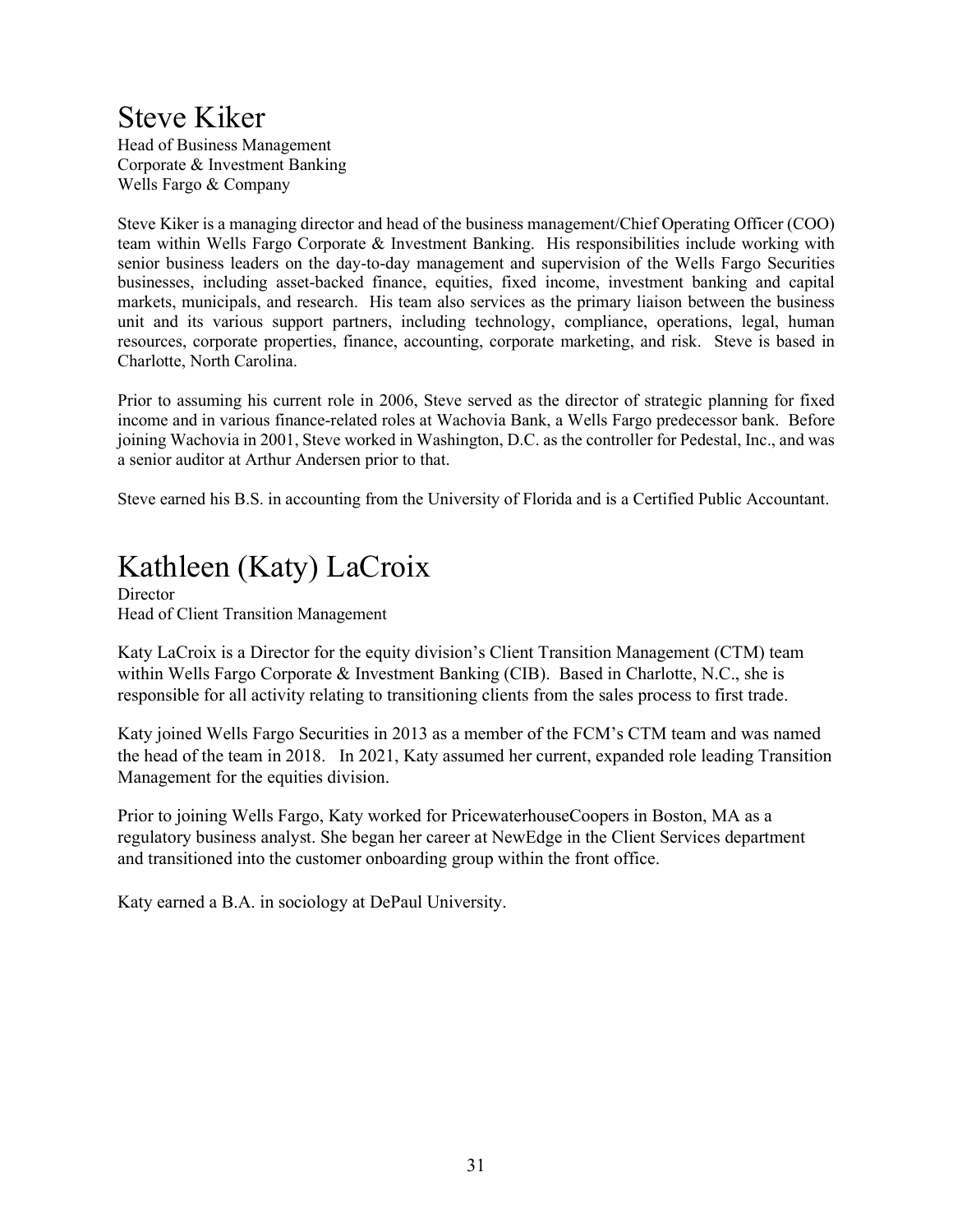### Niall O'Brien

Managing Director Head of Product Development

 Niall O'Brien is a Managing Director in the Equities division within Wells Fargo Corporate & Investment Banking (CIB). Based in New York, he is the Head of Product Development.

 The role focused on all operational aspects during the growth phased of the division. This included became the head of product development with specific oversight for the technology builds in electronic Niall started at Wells Fargo Securities LLC in September 2013 as the Chief Operating Office for Equities. technology process, expense management and continuous liaison with all support partners. In 2017, Niall trading, equity finance as well as broader equity division.

 over three years. Niall spent nearly 10 years at UBS Securities LLC holding a number of business Prior to Wells Fargo, Niall was the Chief Operating Officer for the Americas Equities division at Citi for development roles within the equities division. Niall began his banking career in the market risk department at JP Morgan and spent a number of years as a risk management consultant.

 Niall holds an M.S. in Applied Statistics from Oxford University and B.A. in Mathematics from University College Cork (National University of Ireland).

### Eamon McCooey

Managing Director Head of Equity Finance / Global Exchange Traded Services Corporate & Investment Banking Wells Fargo & Company

 Eamon McCooey is a Managing Director for the Equity Finance and Global Exchange Traded Services group (FCM) within Wells Fargo Corporate and Investment Banking (CIB). Based in New York, he is currently responsible for the Firm's Prime Brokerage, Securities Lending, Synthetic Equity, and FCM businesses.

 Eamon and his team are responsible for building out the firm's platform capabilities to service the development, and client services. alternative asset manager community. His team provides the following services to their client: sales, agency trading, securities lending, capital introduction, consulting, new business management, product

 market leading emerging manger platform and buildout of their institutional prime brokerage offering. Eamon joined Wells Fargo in 2013 to run the Prime Brokerage business with the goal of integrating their

 Prior to joining Wells Fargo Eamon worked at Deutsche Bank from 2000 to 2013 where he held numerous senior positions within their Prime Finance division including Global Head of Product Development and Head of US Prime Services. From 1995 to 2000, Eamon worked at CIBC, where he held a number of senior positions their Financial Products division. Eamon started his career in 1986 at Kidder, Peabody & Co. where he worked until 1995.

 Eamon obtained a B.A. in Finance from the Iona College and a NASD Registered Representative and Supervisory Principal. He holds his Series 24, 7, and 63 licenses.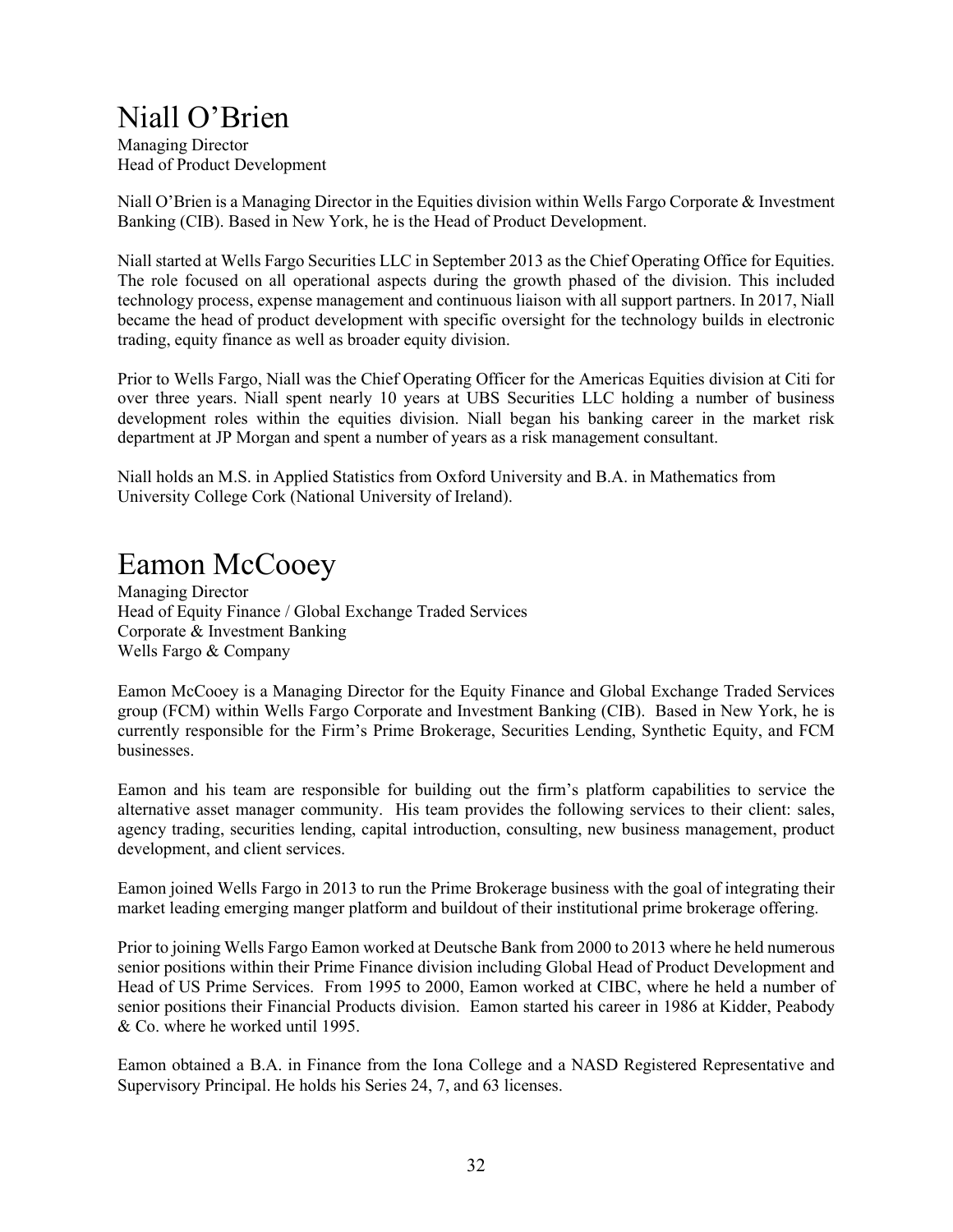### Bob Mulligan

Managing Director Chief Compliance Officer Global Head of Compliance & Operational Risk Wells Fargo Securities, LLC Wells Fargo & Company

Bob Mulligan is Managing Director, Chief Compliance Officer for Wells Fargo Bank, N.A.'s Swap Dealer, and Global Head of Compliance & Operational Risk for Wells Fargo Securities, including Chief Compliance Officer for the Futures Commission Merchant. In this position, Bob is responsible for managing the compliance and operational risk programs for Wells Fargo Bank, N.A.'s Swap Dealer as well as the securities, investment banking, corporate banking, and principal investing businesses globally.

 Bob originally joined Wachovia Corporation in March of 2008 as Compliance Managing Director for Markets Businesses prior to Wachovia's merger with Wells Fargo. Bob has held a variety of senior obtained his B.S. in Business Administration from the E. Claiborne School of Business at the University compliance and legal positions in the securities and banking industries over his 26 year career. Bob of Richmond and his J.D. from New York Law School.

### Mary Lou Peters

Executive Vice President, Control Management Executive Corporate & Investment Banking Wells Fargo & Company

 responsible for leading front-line operational risk management and developing an aggregate view of the risks across the ClB businesses globally, including Markets, Banking, Commercial Real Estate, and the bank's international activities. Mary Lou Peters is the Control Management Executive for the Corporate & Investment Bank (CIB),

 banks across the industry on front-line risk and controls. Prior to Ernst & Young, Mary Lou was the global head of Non-Market Risk for Morgan's Fixed Income, Commodities, and Currencies division, where she managed first-line risk and control for more than a decade, and was a member of FICC's Operating and Management Committees. She also served as a trustee of the Morgan Stanley Foundation. Department. She began her career in law, as an associate in the Business and Securities Litigation practice of Weil, Gotshal & Manges. Mary Lou joined Wells Fargo in 2019 from Ernst & Young, where she led a practice consulting with Before moving into the FICC line of business, Mary Lou held various roles in Morgan Stanley's Legal

 of Michigan Law School. She has spent her entire career in New York City and is based in the Hudson Mary Lou holds a B.A. in political science from Michigan State University and a J.D. from the University Yards office.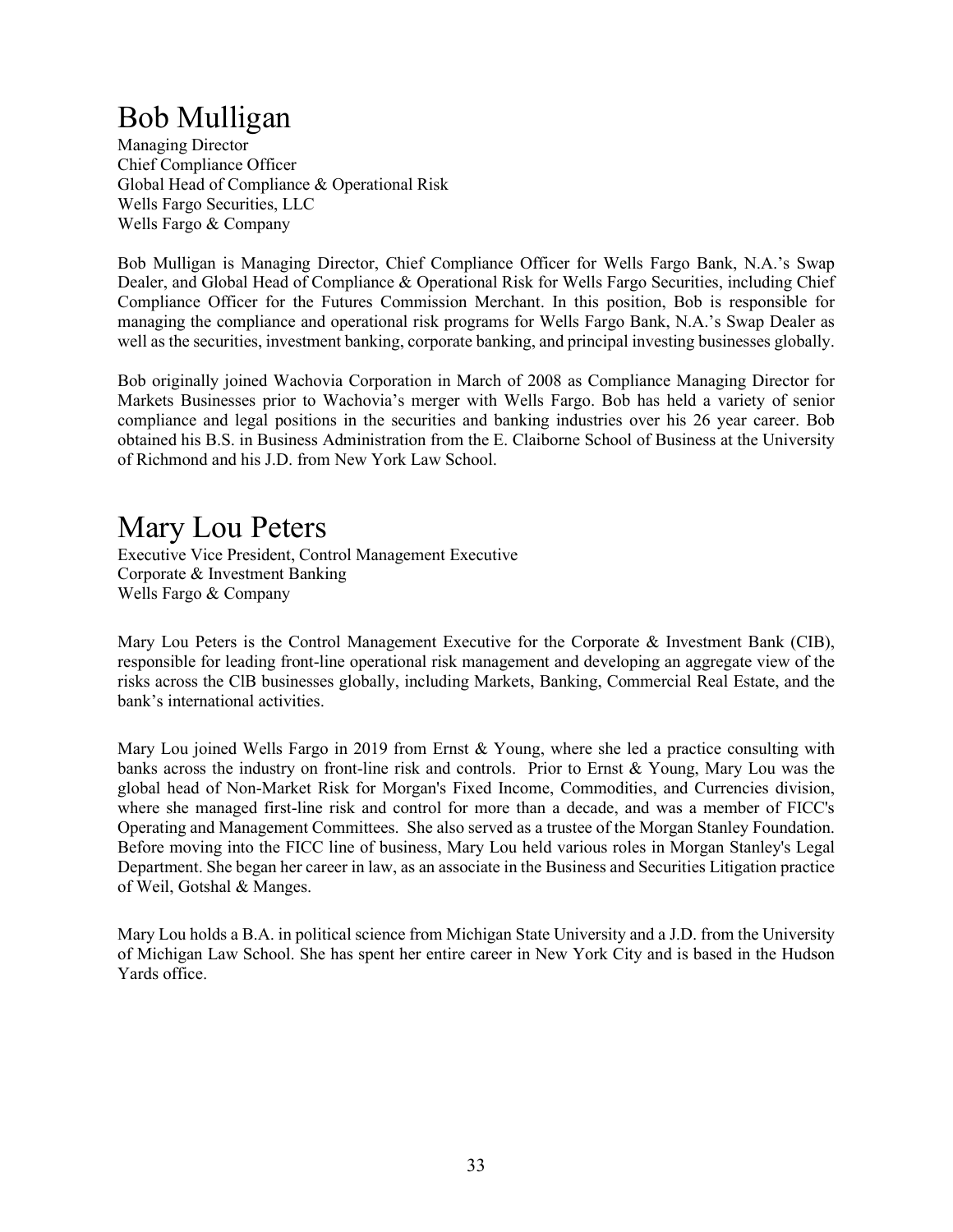### Christopher Pink

Managing Director Head of Asset-Backed Finance & Securitization Corporate & Investment Banking Wells Fargo & Company

Chris Pink is a managing director and head of Asset-Backed Finance & Securitization (ABF) within Wells Fargo Corporate & Investment Banking. ABF provides direct structured lending as well as the underwriting and distribution of asset-backed securities for clients with assets that generate long-term stable cashflows. ABF has over 300 clients and a risk portfolio of approximately \$100BN across consumer, commercial, residential, and corporate debt sectors. Chris joined Wells Fargo in 2002 and ran the ABS syndicate desk before moving to a banking role as head of the Consumer Finance Group in 2010.

 manager of structured credit products located in London, UK. At Quadrant Capital, Chris oversaw both Prior to joining Wells Fargo, Chris was one of five principals at Quadrant Capital Ltd., an independent the portfolio management and the treasury functions. Chris joined Quadrant Capital in 1995 from Barclays Capital, where he worked in the European Asset Securitization Group.

 Chris earned a B.A. in economics from the University of Manchester (UK) and an M.B.A. from University College London. Chris grew up in London and currently lives in New York with his wife and three children.

### Daniel J. Thomas

Chief Financial Officer Corporate & Investment Banking Wells Fargo & Company

 Dan Thomas is Head of Finance for the Corporate and Investment Banking (CIB) division of Wells Fargo. strategic financial leadership to the CIB Chief Executive Officer, CIB Operating Committee, and to the In this role, Dan helps create and execute CIB's roadmap for optimal financial performance by providing business lines and leaders that make up CIB.

Dan provides strategic financial guidance to a division which includes a top-ranked commercial real estate finance and capital markets platform that provides investment banking, leveraged finance, mergers and acquisitions, equity and fixed income sales, trading, and research solutions to large and middle market companies.

 Prior to his current role, Dan led CIB's Financial Resource Management team, which helped allocate balance sheet, capital, funding, and liquidity resources to support client and financial return objectives. Dan has also led various CIB lines of business through the years, including prime brokerage, derivatives clearing, and futures execution.

 and the Global Rates business for Wachovia, a Wells Fargo predecessor. He joined First Union National Dan also led the Rates and Commodities Sales and Marketing teams for Wells Fargo Securities during the implementation of Doff Frank derivatives regulation and move to a centralized derivatives clearing Bank, a predecessor to Wachovia, in 1998. Prior to joining First Union, Dan worked for CoreStates Financial Corporation, also a Wachovia predecessor, running its client derivatives business. Before that, he worked for First Fidelity Bancorporation, managing its balance sheet hedging portfolio.

Dan obtained his B.A. degree in economics from Georgetown University and his J.D. from Temple Law School.